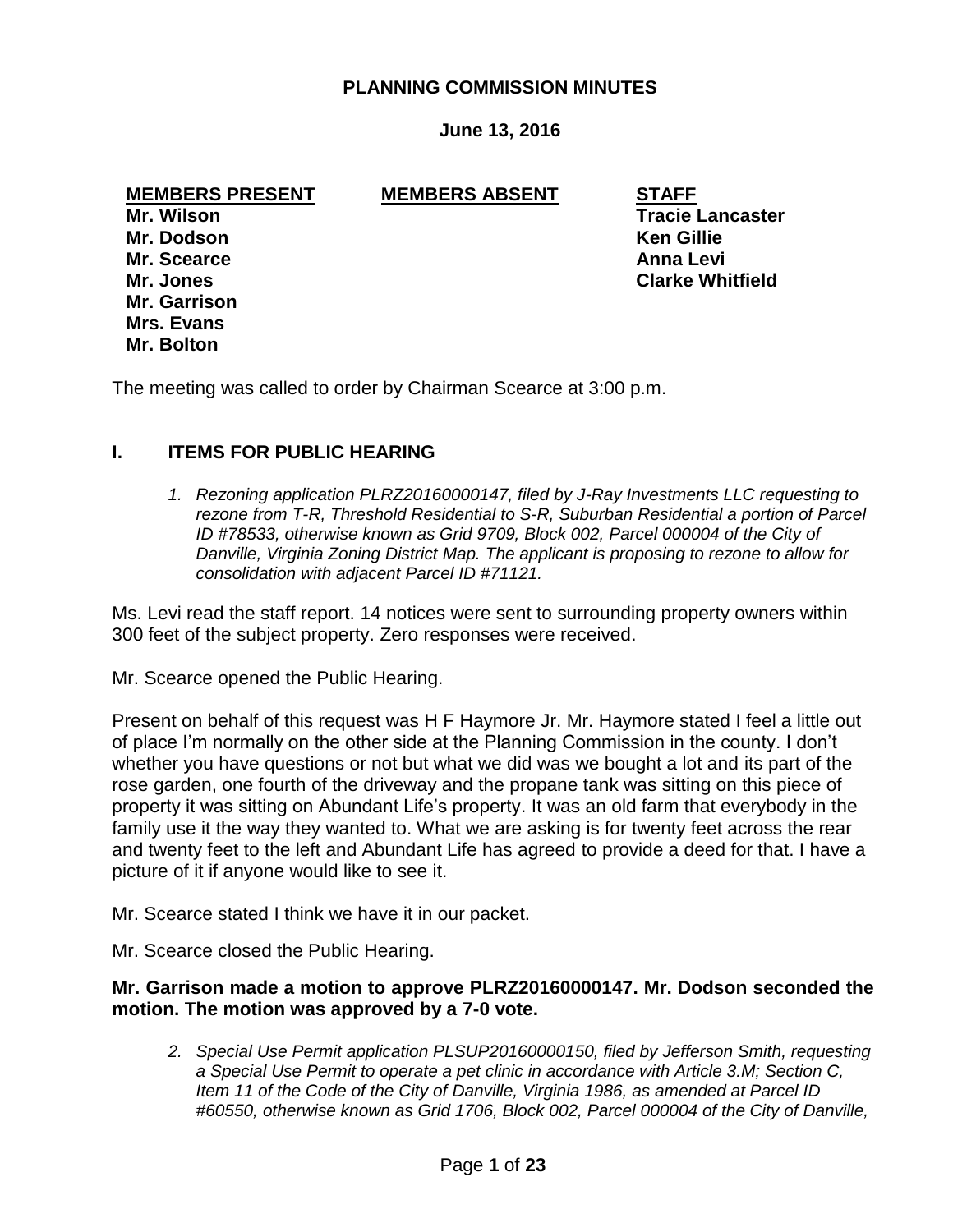*Virginia Zoning District Map. The applicant is proposing to develop the parcel into a veterinary hospital with a pet boarding and grooming facility.* 

Ms. Levi read the staff report. 32 notices were sent to surrounding property owners within 300 feet of the subject property. Ten responses were not opposed. Four were opposed.

Mr. Scearce opened the Public Hearing.

Present on behalf of this request is Jeff Smith. Mr. Smith stated I am the owner of Mount Hermon Family Vet Clinic and the applicant for the Special Use permit. I want to be clear about the location. It's off of Piney Forest Road, the section often referred to as Old Piney Forest Road where it's really not; but its right across the street from OF Newman. It is a vacant lot right now that used to be mobile home sales. It's directly adjacent to the empty warehouse that I was here two years ago talking to the Commission about putting a vet clinic there. At that time the Commission gave me a unanimous recommendation. I think that was a good decision. I think this property is zoned for a veterinary hospital. The street is lined with professional businesses and service businesses I think it fits well with the City's comprehensive plan and I think that is what we are here today to decide. The last project we ran into some unforeseen concerns from a few citizens at City Council there was some confusion. I tried to clarify that this time. I know that we can operate a veterinary hospital at this location and be good neighbors to our neighbors. We have been doing exactly that for twenty years on Franklin Turnpike. There is a greater density of people living in closer proximity to my current office now than there is at this new location. So I have been doing a test case for twenty years and I know that it works. One of the letters actually written on this case was from Mr. Oakes and he is our neighbor and he said that he is going to be sad to see us go. That we have been good neighbors and that he hasn't had any problems with us for the last twenty years. If you walk into our client the first thing you see on the wall is our mission statement. We refer to it every day and basically it's to treat people like family we are the family vet. We try to provide outstanding quality care. So we want this building to be an outstanding quality addition to the City. We want to treat our neighbors like family. I did reach out to people on Piney Forest Road I got the list from the City of the people they were sending letters to and who would be most affected. I sent a letter out and inviting them to a meeting Thursday May 26 at the animal hospital for them to see what we do and no one showed up. But I feel like if they would come and meet our caring staff, see our current hospital understand what we do. If you have pets you meet the vet and drop your animal off but you don't go in the back and see what happens in the pet hotel part. You can go in the back in the kennel and you can hear the dogs bark and it's loud. Mallory, our groomer wears hearing protection every day. But when they go outside they are not barking it's infrequent that they bark. The veterinary clinic we are in now wasn't designed to be a veterinary clinic. This packet that I have put together is the state of the art latest model veterinary clinic that is designed with soundproofing and all the latest things. The great deal of what we do is behavioral and if you put a visual barrier in front of a dog that likes to bark at other dogs and he doesn't see them he stops barking. If a dog has to pee and you let him out he stops barking. So a lot of it is just knowing how to do the things that what we do. But if people would just walk the perimeter and see the houses nearby; our closest neighbor is 70 feet between our building and his building. Our exercise yard comes within 10 feet of his property line. He is one of our biggest fans. Well until he passed away recently he would bring us vegetables from his garden. We were good neighbors. After I sent out the letters I went and knocked on doors and tried to meet as many people as I could. I realized that some of the people had Vietnamese as their primary language in the neighborhood. I would like to thank Linwood Wright and Telly Tucker for getting my language translated into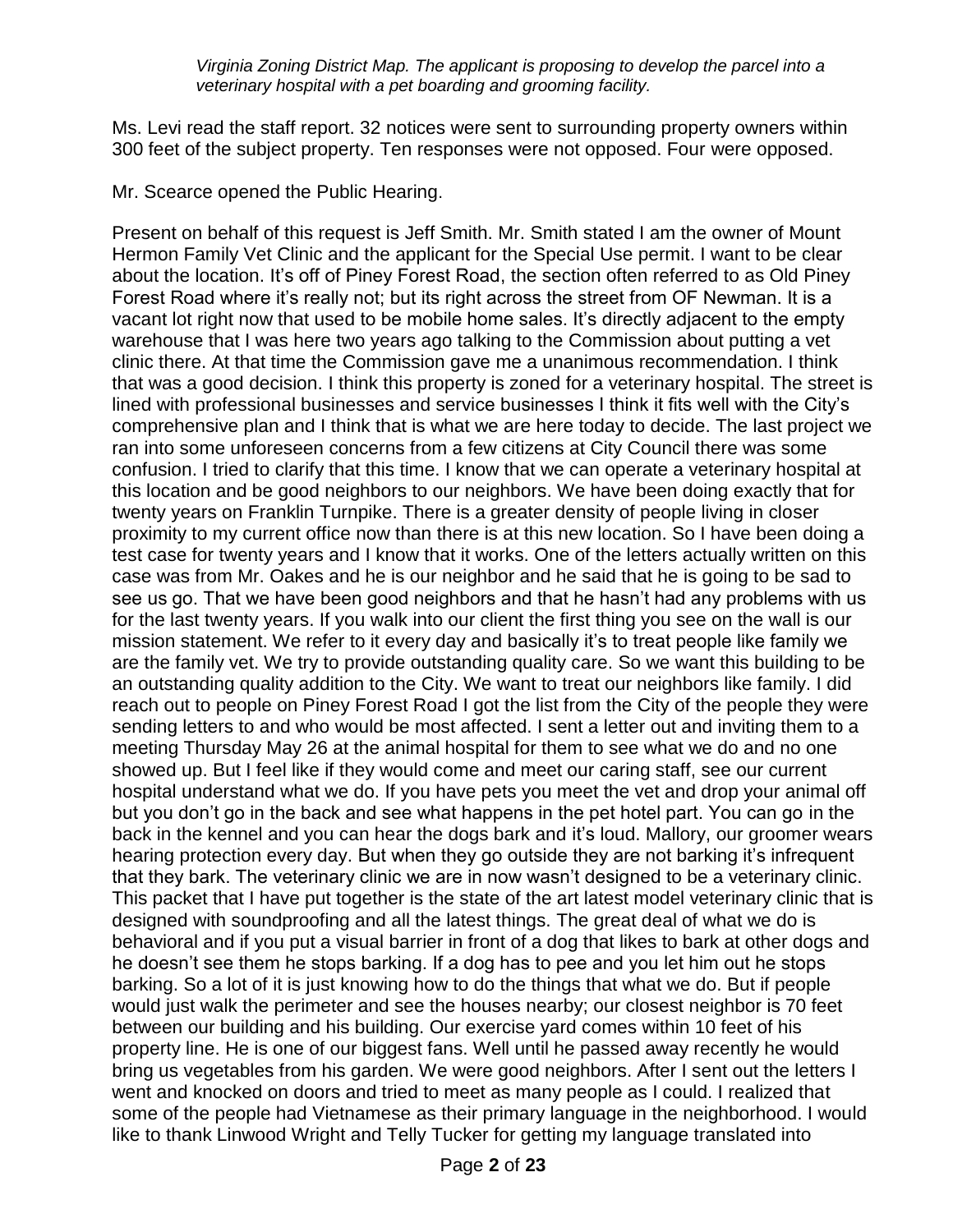Vietnamese. I took it to their houses and had a nice conversation with a Vietnamese man for 10 minutes that didn't speak a bit of English. I'm not sure how far we got on that but he didn't come to the meeting either. Due to the fact that no one showed up to the meeting I may be unaware of some of the concerns from the last time and this time I am aware of some of the concerns. I would like to briefly list those. Two years ago there was a rumor of firefighters that were concerned about the previous project. There are three shifts that work at that Fire Department. I went to all three shifts and talked to the firefighters and the fire chief No one had any problems what so ever. Some of these guys said they move around a lot and they won't at that office two years ago and they don't remember the other issue. So maybe things were different two years maybe there is some truth to it. But there is no problem now. Bonner Middle School sent a letter saying they have no problem with it. I have heard concerns about the runoff retention ponds. These ponds are drawn on the site plan as approximates at this point. When we get to the civil engineering part we can decide what we want to do. I am told there is some underground storage that we can do. Some of these ponds will just be dry ponds I don't want mosquitos either. Mosquito's transmit heartworms I try to fight that every day. I think the City has experimented with a project where they have a porous parking lot somewhere on Piney Forest Road I believe close to this location and we might not have to have a retention pond. But I think that could be dealt with. Dr. Laura Sobacki sent a letter with concerns about the competition because she is the only veterinary clinic in the city limits of Danville. She is also my ex-wife incidentally. I don't think any of these issues are relevant to this discussion. The concern about smells coming from the hospital, we operate a hospital and sanitation is one of our main concerns. If we have smells inside the building or outside the building people are not going to come back. All animal waste will be disposed of properly. The retention ponds are only for parking lot runoff water. Finally, the concern of noise I think is the biggest concern that I hear most frequently. Again, in our current location we are tightly knit next to our neighbors. There are veterinary hospitals built in urban areas all around the country and it's not an issue. We can deal with it. This new building will be built with sound control in mind. In the packet I provided some pictures, the first four pages are veterinary hospitals that were built by TWCS the architectural firm that I am working with. It just shows the quality and the kind of benefit that it would add to the streetscape. Also, there are some pictures of some kennels in there. Often when people think of a run of the mill boarding kennel versus a veterinary hospital being in the industrial we immediately know the difference. But some people don't see the difference I think the pictures speak to the quality there. Page 5 has a site plan with a picture of the outdoor play area a little more clearly. I have had a renditions where previous things you seen may have had other things drawn on there that the architect was trying to do for me. The sixth page shows the summary of the sounds at sound by sound transmission. The loudest dogs at laboratory studies that would document we tried to get some facial information here it was one hundred decibels. Dr. Sobacki of Animal Medical Center submitted a letter that said she measured the sound in her kennel and it was 60 to 70 decibels and everybody thinks that is realistic. But we are going to assume for this exercise that we are only going to have world class barkers at our facility and they are going to ring the bell at 100 decibels. Every building material basically has a an STC rating a sound transmission class and a typical exterior wall is 50-55 so if you have 100 and if you subtract that sound transmission you are down the 50 when the sound gets outside of the wall. We can easily, with this being a brand new building, we can modify that. We can take concrete blocks and stuff them with insulation. We can add thickness to the wall there is a lot of things we can do while it is under construction. We are going to design this facility with a cat clinic inside the building. So the cats will go into their own door they will not see, hear or smell a dog. They will have a separate ventilation system they will have sound proof walls around the cat clinic because cats are different creatures and they don't like dogs. If a cat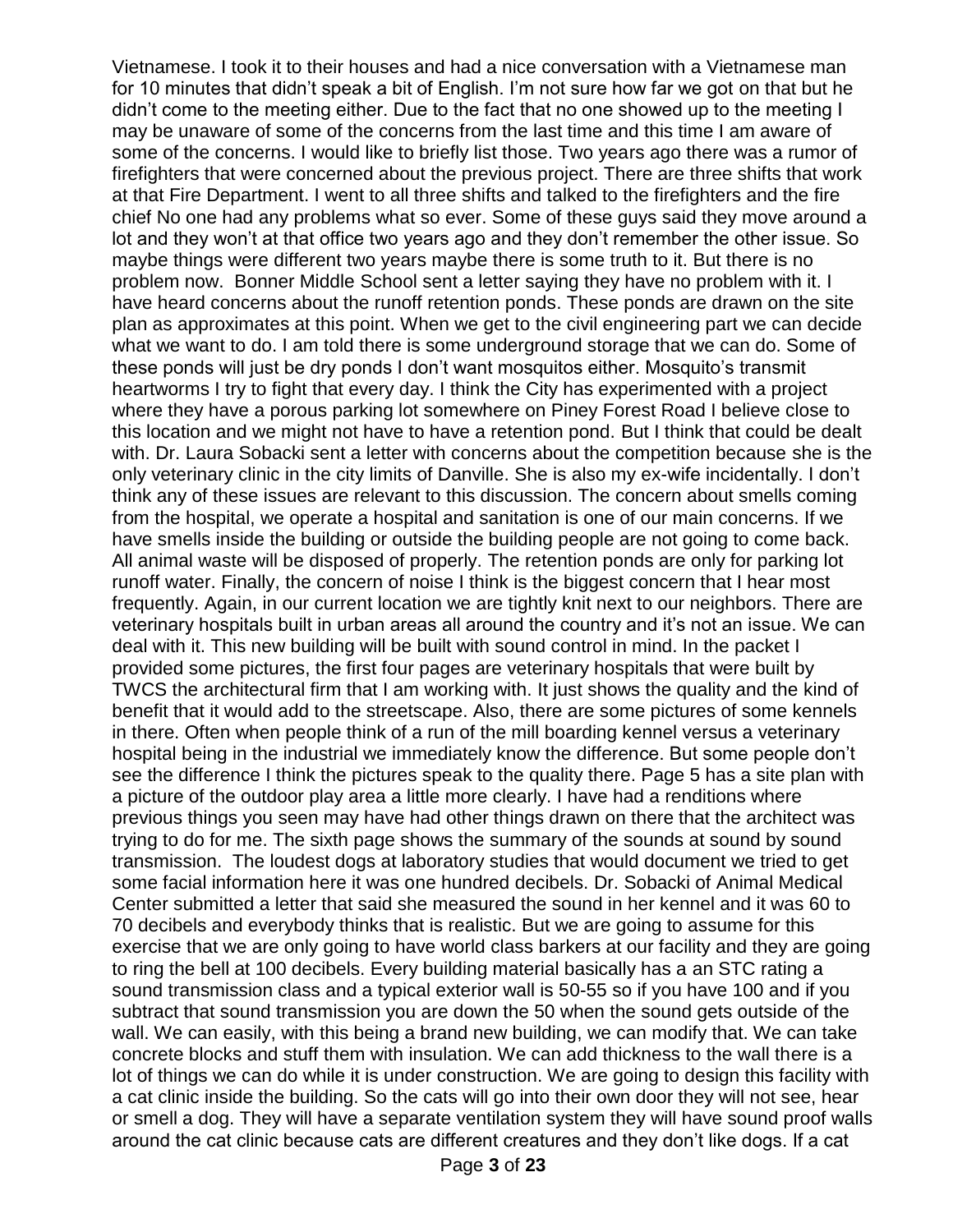walks in the door and the dog jumps on the carrier it is over for us we can't deal with the cat anymore. We are here to alleviate stress. If we can do that inside of the building I think we can do it on the outside too and we have done it. All of the animals will be kept inside the building after 6pm. If you want to add those stipulations they are fine with me with 7-8pm I like to be on my way home at 6pm for dinner. If I'm responsible for someone's pet I want it to be locked up safe not out running around outside. The back yard there is a picture in the packet of the STC rating sound proofing that we can add to the privacy fence. Basically, we can put up any privacy fence that we like that is aesthetically pleasing and you can tack on this sound proofing on the inside of the fence. Where no one would see it and it will decrease sound transmission. So in summary most of the neighbors are going to hear an occasional bark that is between a whisper and a babbling brook on that sound scale. Two to three houses with hear similar sounds to light traffic. These are just worst case scenarios. Dogs are not going to be barking constantly, the City has a noise ordinance. I am happy to comply with the noise ordinance. You can't hear a dog barking for 20 minutes that's a pretty strong ordinance. It can't be audible. If I stand on my private property and hear the dog for 20 minutes that a minimum standard for how we operate. If that dog is barking constantly for 20 minutes that dog is in some kind of distress either he is anxious, unhappy, and hungry. We have people that are supervising the dogs and caring for these animals that we are not going to leave a dog outside barking constantly for 20 minutes. In summary, I think it fits within the City's comprehensive plan. I think it's good for Economic Development. It's certainly great for our practice we are trying to advance and do better things. We are good neighbors and anyone that is hearing my voice now either on video or live please give me a call come to the clinic. I will give you a personal tour of the hospital and talk about philosophy and we will go outside and listen to the dogs bark. We will go inside and make someone make the dogs bark and then we will go outside and listen to them again. We will walk around and talk to the neighbors and we will see what's going on. People have been very happy with us and I think we are good for the community and I would to have a chance to continue my business.

Mr. Scearce stated I think from a zoning issue the land use I don't have a problem with at all. The only issue is what staff mentioned is being cognizant of the neighbors and the noise. But it sounds like you are addressing that. This chart here basically breaks down the sound what should be expected beyond the perimeter of the property.

Mr. Smith stated right that's the worst case scenario.

Mr. Scearce stated you go that in your package I believe. Anybody else have any questions for him?

Mr. Garrison stated you have these four stipulations that the Planning Department has put on here. Is that correct?

Mr. Smith stated that's correct.

Mr. Garrison stated the hours to allow pets outside shall be limited to no more than 7:00 a.m. to 8:00 p.m. daily. The maximum numbers of dogs allowed outside at a time is 30.

Mr. Smith the ten foot landscape thing is that standard?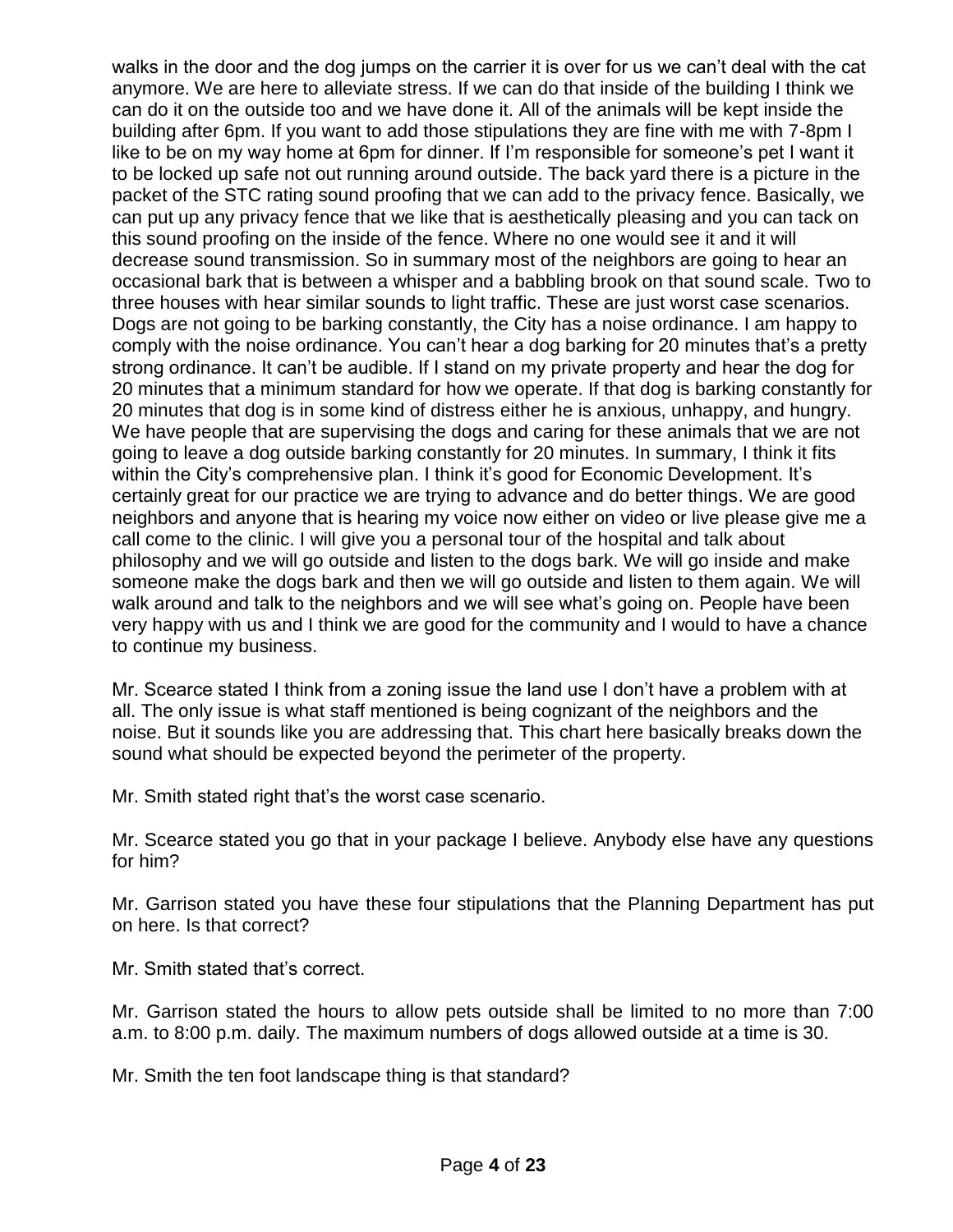Mr. Gillie stated there is a standard 10 foot landscape. We just suggested that if it's wider that you still maintain that additional density. Just to add an additional landscaping sound barrier.

Mr. Smith stated are you talking ten feet of trees?

Mr. Gillie stated it's a number of trees, shrubs and other things that are planted within that 10 feet.

Mr. Smith stated I know the backside is already thick with forest I was afraid to walk through it.

Mr. Garrison stated it's deeper than 10 feet. I walked the lot. I stopped at the trees but I know it's more than 10 feet.

Mr. Smith stated just along the side I think we would have to plant some more.

Mr. Garrison stated so you are okay with these?

Mr. Smith stated I'm okay with it. We will put up a privacy fence and we will plant trees behind it so the neighbors don't even have to look at our fence.

Mr. Garrison stated you said you would be going home at 6 p.m. are you okay with changing that 8 to 6 p.m.?

Mr. Smith stated I would rather not. I would rather not limit it.

Mr. Garrison stated I'm just asking a question.

Mr. Wilson stated all four of these from the Planning Department guidelines are something that you are okay with as they are written there; the hours and the number of dogs.

Mr. Smith stated looking at the number of dogs in the yard at one time, 30 dogs that maybe a little restrictive in the future. We were packed to the gills this weekend with people who wanted to leave there pets. They trust us; they want veterinary care if anything happens they know we have them. We had 45 dogs in the hospital and we had to turn away 5 people. So there is added demand there and I think that will grow. I don't know to what extent that will grow. Not all of those dogs will go outside at one time. I don't really want to operate my business by having someone counting dogs; saying one out one in.

Mr. Wilson stated but the guideline here is the maximum number of dogs allowed outside shall be no more than 30 at a given time.

Mr. Smith stated why don't we change that to 50? Just to be safe.

Mr. Jones stated how's your buffer on your back left side where the Melton's and the Khan's?

Mr. Smith stated if you look at it from the vacant lot I went down there I didn't want to trespass on anybody property. But I didn't see any houses. But I went to Mr. Melton's house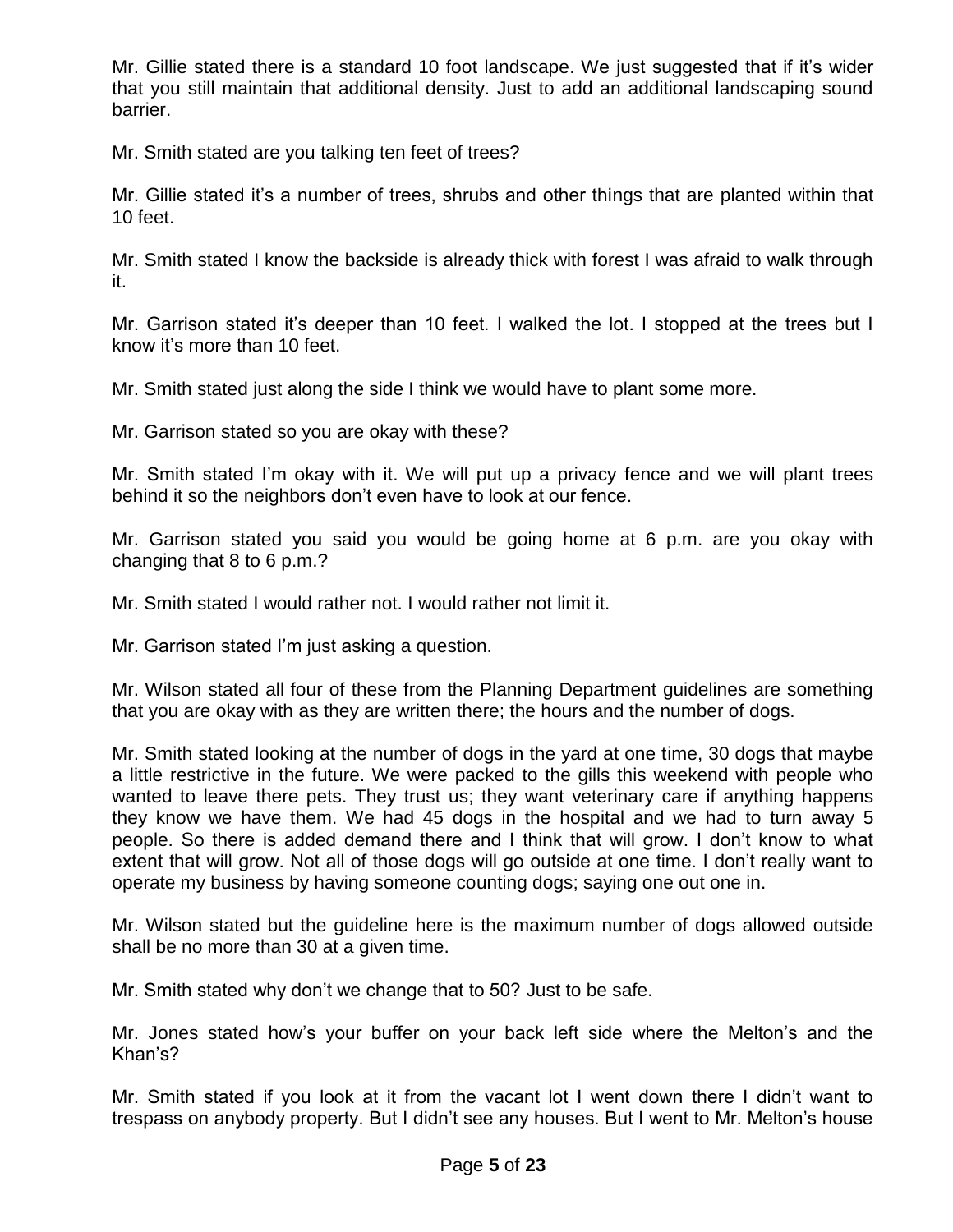and he showed me his backyard and there is basically one row of trees behind his house between the two lots.

Mr. Wilson stated it's a fairly substantial stand of trees.

Mr. Smith stated yeah and trees block noise very well because they disrupt the sound waves and the bark absorbs it. You think of sound waves coming out you like this and you have all of this little leaves and sticks sticking out it just disrupts the sound rays very well.

Mr. Scearce stated but his trees are beyond your fence too.

Mr. Smith stated right.

Mr. Scearce stated so the fence will definitely stop it.

Mr. Jones stated we have had complaints from the neighbors around Hollywood Pets as far as there noise from the neighbors around them. How would you be different from them?

Mr. Smith stated I don't want to bash someone else and I haven't been through his facility and toured and I didn't see it constructed so I can't answer all of these questions. But from the outside all I see is a metal building and I think I can hear dogs barking from inside the building. If I'm right and you can hear dogs barking from inside the building your building is not constructed right. So the dogs outside barking I don't know why they bark, I haven't seen his backyard. I don't know if he has an open play yard or if he has individual runs. You know you put this dog in a run and he is up against the fence with another dog he doesn't like. The getting outside time they are barking because they are like I'm too close to this dog that I don't like. I don't know what is happening there but I think it could be better managed.

Mr. Scearce stated but you are saying the actual construction of your building you will have sound barriers in it that will not give the same problem that Hollywood is experiencing.

Mr. Smith stated right. Certainly the fencing I know no one has the sound proof fencing in this town.

Mr. Robert Melton stated I am actually one of the properties nearby, actually I think I am the closest. I have a lot of concerns I sent an email to the board. I'm pretty sure it was shared with everybody. So of the things were covered. I know we were talking about the sound barriers, the building and the tree line. The tree line is kind of a false hope. We are in a four seasonal part of the country and in the mid-winter I can see that whole Alesco building two lots over. So those trees are completely useless to say as a barrier. There is one row of old dead pines that is not big thick lush or anything. The retention ponds on the first drawing that I saw one of those ponds was about 12 feet from my patio and shed. So keep square footage in mind if you look at the picture we have on the screen where it kicks back to those side yards on Cottonwood that's my house. One of my major concerns that I put in that email is I have a special needs child. He is 7 years old and he is autistic and has Downs Syndrome. He is nonverbal and he is not at all able to care for himself. I'm not worrying about a dog getting out I trust Doctor Smith on that. My concern is with mosquitos and with noise my son is never going to go in that back yard it's not going to happen because he will freak out beyond belief because of sensory issues. If you have 100 dogs, I know we were talking about 30 at one time, but in the original plan it said something about boarding 100 dogs at maximum capacity. That is over 3 times of what your permit allows of only 30 out at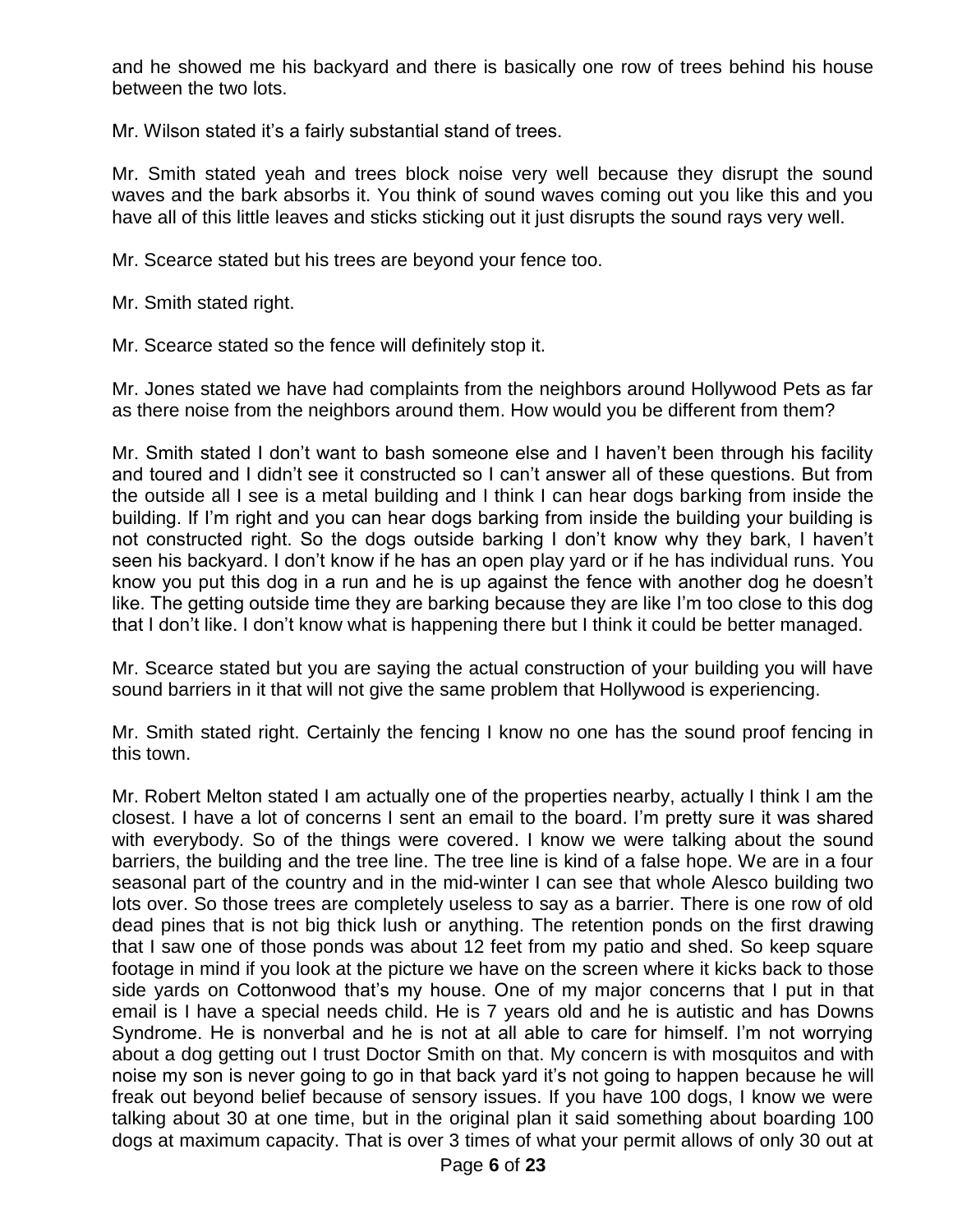a time. So we are talking about the decibels do there at animal medical center was involving in that and there barking lot at medium capacity is about 70 to 80 decibels. That is the same as a jackhammer at 50 feet. So you're talking about 4 times that amount of noise. That is way too much noise for the edge of a neighborhood. I know it's a commercial lot but you are on the back of a neighborhood. Several of the house there are Vietnamese there is concern about this. I went around and handed out 100 flyers and the way the law is you only have to give notice to people within 300 feet. Everybody beyond that which is only one road over none of them even had a clue. Two years ago when this came through nobody even got notified that's why no one was here at that meeting. The first time I got notified was when City Council was getting it not when the Planning Commission was. It was already passed before we even heard about it. So we did as a neighborhood came as a group last year and spoke. There were a couple dozen people here and I know it's hard to do a meeting on a Monday during the day at 3 o'clock. But I had to get off work to do it. That's really hard for a lot of our neighbors. We have a lot of elderly and lot of people that work. So I hope you got several phone calls and emails from our neighbors because I put that info on our flyer. I ask your compassion there are a lot of empty buildings in this town. I don't have any problem with him being in the City. I don't care about the competition between him and his ex-wife I don't care about that because that's a shopping center. The biggest difference I have with it is 1 the retention pond. Right now you have a horrible problem with heartworm and the zika virus. There are just too many things to have with mosquitos. If you go out 41 you see those horrible ugly ponds on the side of the road fenced off. I don't want that in my neighborhood. That's not a neighborhood look. The neighborhood is an older neighborhood its beautiful it's got trees it's natural. We don't need a commercial big warehouse next to it. The edge of it out on Piney Forest that's fine. But we are the edge of the neighborhood it needs to stay beautiful. Not to mention we have animals out there so when you clear this lot you are going to kill a lot of the animal's homes. There is deer, rabbits, ground hogs, birds, squirrels and bees there is everything living in those trees that are there right now. That is a big thing. I know so people feel that they are just rodents but still they are animals and that is there home. I am a pet person so I don't mind a vet just not in my back yard. I don't want to wake up in the winter and look out my backyard and see a parking lot. I brought that house because it was a little bit secluded; a little bit of trees it was pretty.

Mr. Scearce stated I have a question for staff he was mentioning the ponds and I think the ponds are only going to be for parking lot runoff.

Mr. Melton stated but the first drawing I saw it was only about 15 feet from my patio where we spend our summers. My question is for staff the way those ponds are typically constructed it holds the water and then it releases it. Should there be a mosquito problem with that?

Mr. Gillie stated the ponds are usually designed for both storm water management as well as storm water quality. It is designed to hold the water for a short period of time let any pollutants or anything else out and then drain. They are not actually designed to hold the water. There are other options available such as underground storage and things. It all depends on how much money is necessary to do it, the size of the parking lot and the types of soils. There are a lot of variables that are yet to be decided on this project. But usually they don't hold water more than a few hours maximum a day.

Mr. Melton stated is there drainage to it? I was told that it just to sit for evaporation.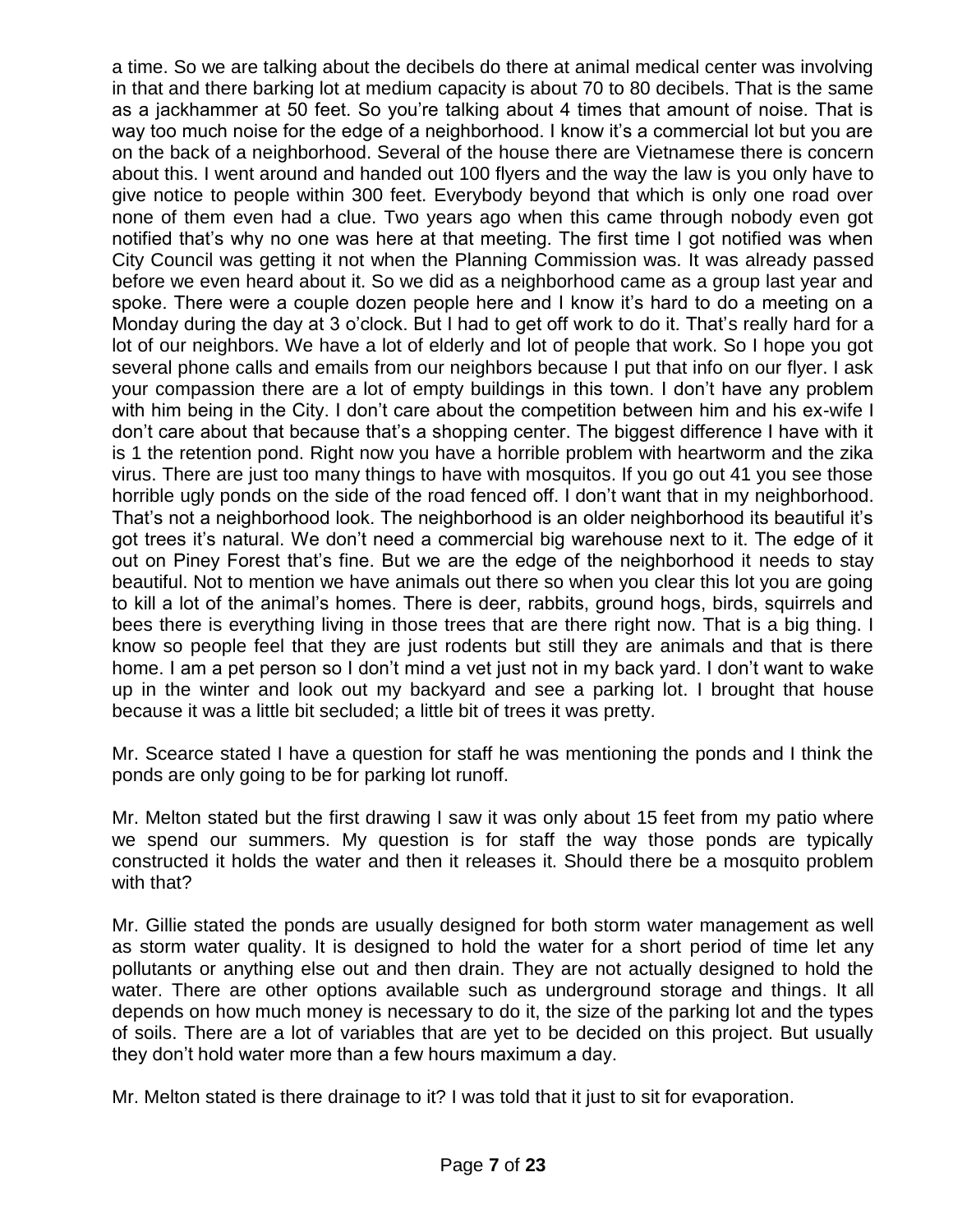Mr. Gillie stated no they usually drain out. They are just a portion that changes the time of it. So that you don't have instant runoff as soon as it rains the water goes into a pipe and then shoots out. Now it has to collect any oils or anything else that comes off of it usually evaporates out. It also controls the waters temperature lets the water cool off and then it works its way into the system.

Mr. Melton stated so it goes into the City supply?

Mr. Gillie stated it goes into the City storm water system.

Mr. Melton stated so why can't that just be a normally storm drain on the edge of the parking lot instead of a big pond that has to sit?

Mr. Gillie stated they changed the laws a few years ago. If you think of the Murphy station that was built up in front of Wal-Mart they have that facility out front; it is a rather large pond. When it rains it fills up sits for a while and then drains out. It's a state law it's not a City requirement. The way the law works we have to follow what the State establishes for it.

Mr. Melton stated no offense but that's not a neighborhood right there. It's not house and its not children sitting there.

Mr. Gillie stated a pond is a pond.

Mr. Wilson stated let's just say any other business went in that required a parking lot those retention ponds would be required.

Mr. Gillie stated correct.

Mr. Wilson stated or something like that. So this really doesn't have anything to do with this being a vet clinic, it has to do the fact that there will be a parking area.

Mr. Gillie stated if a use went in there that was permitted by right they would still have to have the same type of ponds depending on the size of the parking lot. It's not specific to a pet clinic.

Mr. Scearce stated my main reason for asking was I didn't want there to be a perceived problem if it's not in regard to mosquitos or something like that. If it operates properly it should not hold water long enough to breed mosquitos.

Mr. Gillie stated if it is working properly it should not.

Mrs. Frances McMillan stated I live at 462 South Woodberry. I don't doubt that Doctor Smith would have a first class facility. I just don't want it adjacent to my neighborhood. I have been living there for 54 years. I raised my children there. It's a great neighborhood. We have some young people like Mr. Melton coming into the neighborhood. I don't feel like the type of facility that Dr. Smith is proposing would enhance our neighborhood at all. It's a old neighborhood. You know it is an old neighborhood I have been there 54 years and it was there before I got there. The City of Danville is trying to refurbish neighborhoods by tearing down old buildings, protecting neighborhoods from demolishing buildings that are not good. I sent all of you an email did you receive it and have a chance to read it? If not I would be glad to read it to you.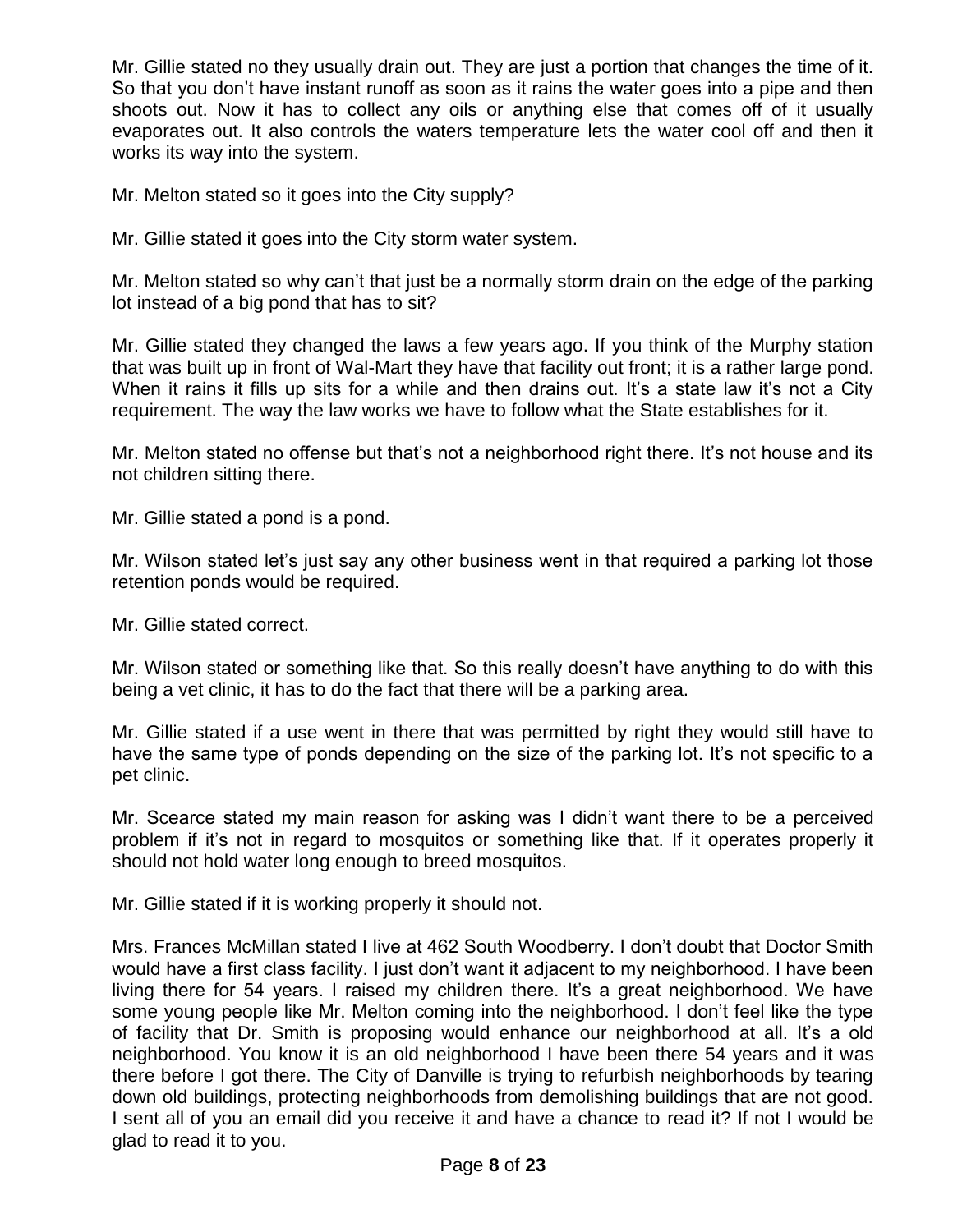Mr. Scearce stated we got it.

Mrs. McMillan stated I tried to email you each individually but something kept going wrong. But Mr. Gillie was kind enough to send it to you all for me. This has already been tabled once by City Council not this particular piece of property but the one a couple of house down. There are some other properties that could be use. Dr. Smith actually did come to visit me and to plead his case. But I told him I had changed. The Fire station is still there, the two schools are still there and most anytime during the day you will have children out on the track. I don't care if there are just 30 dogs. 30 dogs barking at a bunch of children is going to make right much noise. It might not bother me particularly but I feel that it is my responsibility to protect my neighborhood.

Mr. Wilson stated I certainly understand your concerns and I understand Mr. Melton's concerns. Obviously a large group of dogs together barking nearby is something. It appears to me that Dr. Smith has taken some of the very best design some of the best urban and has allotted some money on design to fit into the neighborhood; to fit up close to the neighborhood. He is in a business district. It seems to me that he is doing anything that he can to mitigate this other than just saying we don't want him in our neighborhood. Ultimately, if this message keeps going around and around to other places it's going to be no one basically that seems like they want him. We are going to have to give somewhere.

Mrs. McMillan stated apparently that is the problem he is having. That nobody particularly wants this facility.

Mr. Wilson stated or the availability or property perhaps?

Mrs. McMillan stated well I suggested a few things to him today other facilities that are available and that would be better. That wouldn't infringe on an older neighborhood like Woodberry Hills. We have three schools Bonner, Westwood and Woodberry Hills all in that area. So it's an ideal neighborhood for people with children to come into. They are medium priced homes that people can afford. I just hate to see the neighborhood get a bad name. Even though it might be the best veterinary clinic there is the best place for boarding your animal I don't think it would enhance Woodberry Hills at all. Of course that is my opinion because I live there.

Mr. Jones stated in your letter you said that you earlier objected to the two schools and the tennis court. Was that a problem? Has that been a problem for you?

Mrs. McMillan stated I am saying that the students from the two schools come out on the track many times a day, there are public tennis courts there I am saying that is going to attract barking dogs.

Mr. Scearce stated Mr. Smith do you want to make any more comments on what has been said. I just want to clarify all the dogs will be kept inside of the building except for the times they come out for exercise and go to the bathroom; which will be fenced in so they can't see children.

Mr. Smith stated right. They will not be able to see out of the fence and it will be a sound proof fencing that they will be contained with. So if they bark it will deadening that sound. I really would like to be a good neighbor. I love Danville and I want to be a part of the community. I feel like our while team is really active in the community and I think we are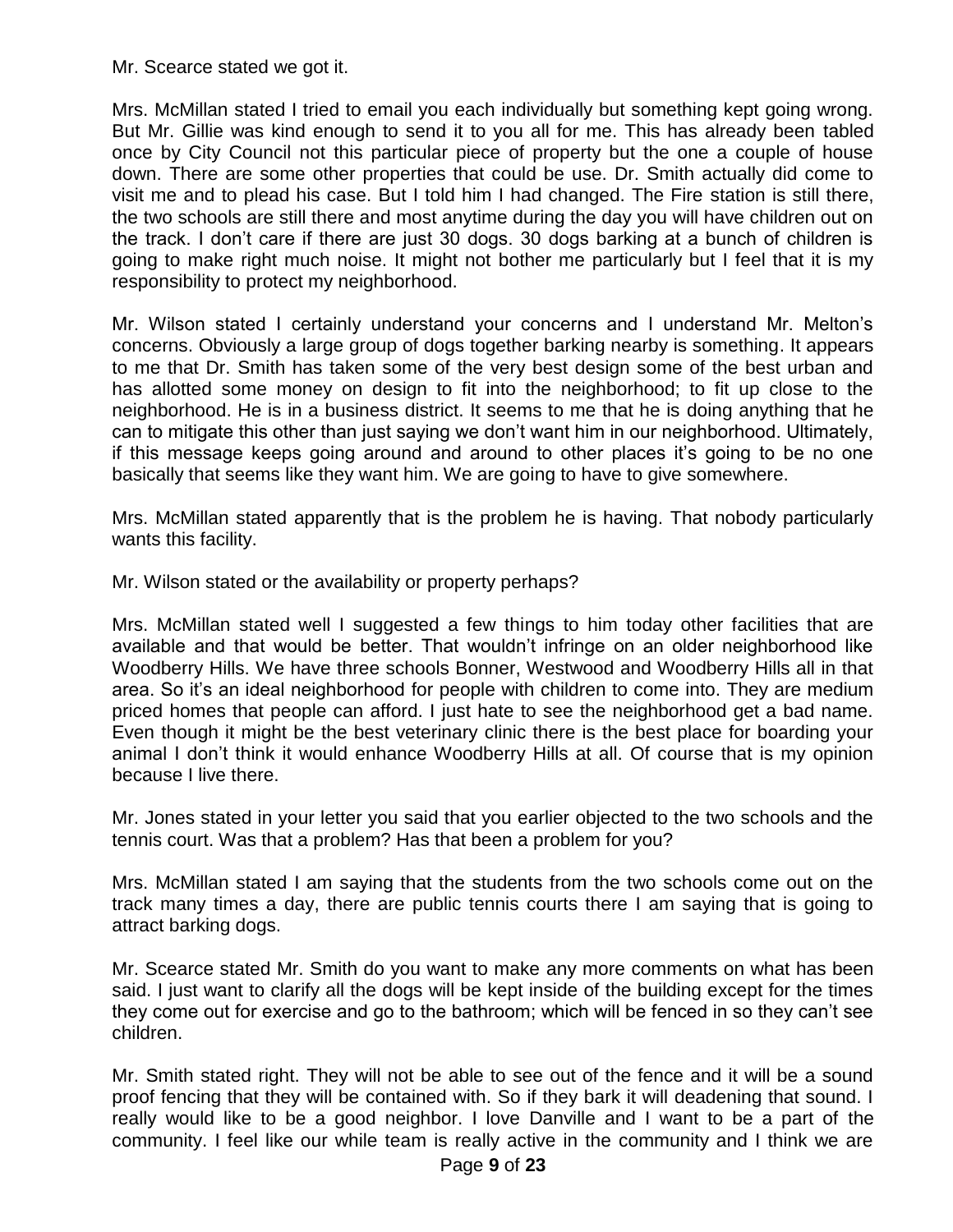good for the community. I think we could ask Mrs. McMillan and Mr. Melton right now if they are ever going to change their mind and I can sit down and talk to them and we can have a round table decision all day long. But I have already talk to them several times and it is what it is people are going to have their opinion and they are entitled to that. I'm new to this if you all have any suggestions because I really want to make this work.

Mrs. Evans stated Mr. Melton stated in the wintertime when the trees are bare of leaves he can see all those buildings on Old Piney Forest. Are you willing to plant a buffer of Leyland cypress to accommodate his concerns?

Mr. Smith stated when we were in his backyard talking to him I told him we could do that. We can put the privacy fence then a line of Leyland Cyprus or whatever my landscaper recommends is a fast growing tree. That would block sound and the area so he won't even see my fence. So in his backyard it would look like a wooded lot. We can do that around the perimeter. From the road I want it to look like a nice Craftsmen style house with a rocking chair on the front porch that is welcoming and fits into the community.

Mr. Bolton stated the retention pond has been brought up several times and on the site plan there is two drawings; one says retention pond the other says possible retention pond. Are you going to possibly require two or is this where it may go one or the other. The one that says retention pond is a good little ways from everybody but now the possible retention pond is very close to Mr. Melton. If you can say for sure that the retention pond would be where it states instead of the possible or do we know that yet?

Mr. Gillie stated at this point we don't know it depends on the size of the building, the lay of the land, the types of soil, and the amount of pervious versus impervious area. I don't have all the finals on the development plan so I can't say whether it's going to be one or it's going to be two. That is up to his engineer to do that final design work. Could it be done with one probably; could it be done with two it's possible at this point I can't answer and say yes it's only going to be one or it's going to be two.

Mr. Scearce stated but once again if they are properly drained it shouldn't be a problem.

Mr. Bolton stated I'm just saying this possible retention pond is awful close to this house here. Where the other one is a good little ways from everybody; if we have some kind of assurance that that's where it will go or maybe further back in the corner.

Mr. Smith stated I would like to leave all of those trees in the back corner as best as we can. You're getting out of my ream of knowledge.

Mr. Bolton stated mine too. I just saw where it said possible.

Mr. Wilson stated if we approve this today would they be conditional on anything to come back to us?

Mr. Gillie stated no.

Mr. Dodson stated have you looked at any other places to have your clinic?

Mr. Smith stated yes I have looked at a lot of places. John Laramore is not here today he is my realtor I have had him look. This piece of property was not on the market so I have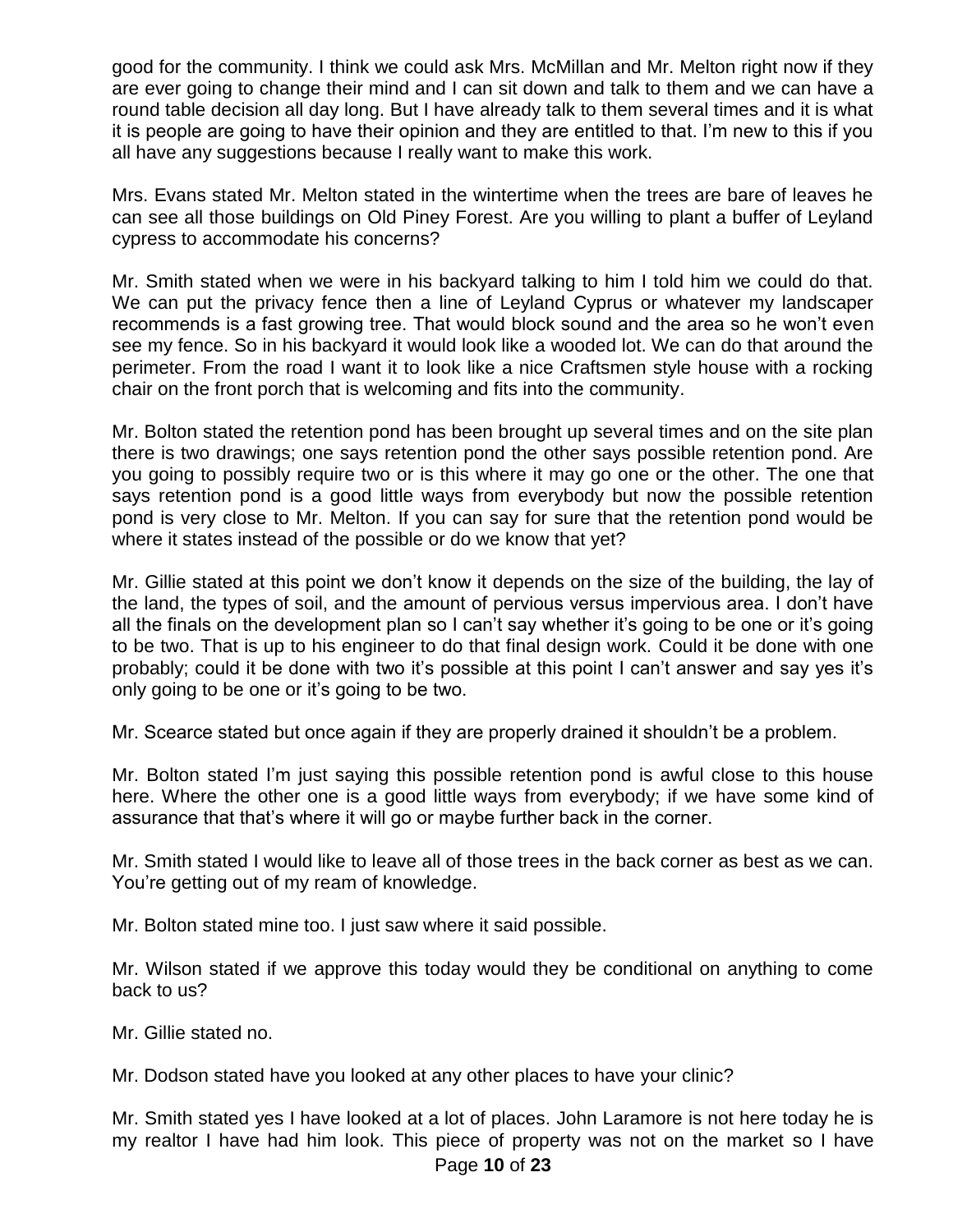exhausted all the properties that are on the market. We are a service business people want convenience, the facility has to be conveniently located. People want their vet to be on the corner of their neighbor so that it is close to their home. People want it to be on the way to somewhere. There is a number of dentist offices in the area. I can go to the dentist and drop my dog off at the vet. People want quick convenient service to be in the City center and I need two acres to do what I can do. It takes space the bid thing about sounds waves is if we just take distance we can mitigate those sounds waves hugely. So I need two acres. Finding a two acres lot in the lot in the City that is buildable like this lot is there is not very many. Everywhere is Danville not everywhere there are a lot of business corridor surrounded by a neighborhood. So it's the same story everywhere we go. If I can find the right place that is two acres, zoned for a pet clinic this property is already zoned properly and it has to be the right price range because I'm a veterinary. I'm not an orthopedic surgeon.

Mr. Jones stated your outside wall is that going to be a see through wall?

Mr. Smith stated the fence will be a privacy fence. The normally residential type fence what I am thinking is a wooden fence or a solid fence I don't want dogs to see through it. The sounding proofing barrier on the inside is black and I don't know if it comes in any other colors but it's solid too.

Mr. Jones stated okay so people will not be able to look in and see the dogs. Can we put in stipulations on how close to residential property a pong can be?

Ms. Levi stated yes.

Mr. Wilson stated so we could say to his designer that it be the one that is currently drawn or in the approximate area.

Mr. Gillie stated if so I would put a distance requirement. An approximate area leaves a lot of room. I would say it has to be x number of feet to a property line. Then that gives an engineer a number that they have to work with and find the slope and everything else based on that place to go around.

Mrs. Ann Adkins stated I live at 100 Summit Road in Woodberry Hills. I was born and raised here. I have been gone for fifty years and have come back here to retire here I thought. I think the veterinary clinic is wonderful. I think he is a wonderful talker. I have enjoyed everything he has had to say. My problem is my sister-in-law board's dogs in Florida. I know the noise and I know the problems. I know you want to help him but I believe he needs a different realtor to find a different piece of property. Basically I don't want him in our neighborhood and there are a lot of people in our neighborhood that don't want him there. They couldn't come today because they were at work or they had to pick up their children and they ask for me to speak for them. Basically none of us want his there. I think the only benefit from this is for the doctor himself. I don't see it as a benefit to the neighborhood to the Fire Dept. and I really don't see it as a benefit to the area. I believe he needs to go somewhere else to find his property. I do hope you take in consideration what I have said and don't just freviosly give it to him without thoroughly thinking it out. I understand water drainage I do live in Florida and we have sandy soil. I know what you are talking about with probable ground water and it will lay and the trees will go. We will listen to thirty dogs if you don't want me to dual your phone number at night and hold the phone out as these dogs are barking crazy. So thank you for listening to me. Mr. Dodson understands what I mean.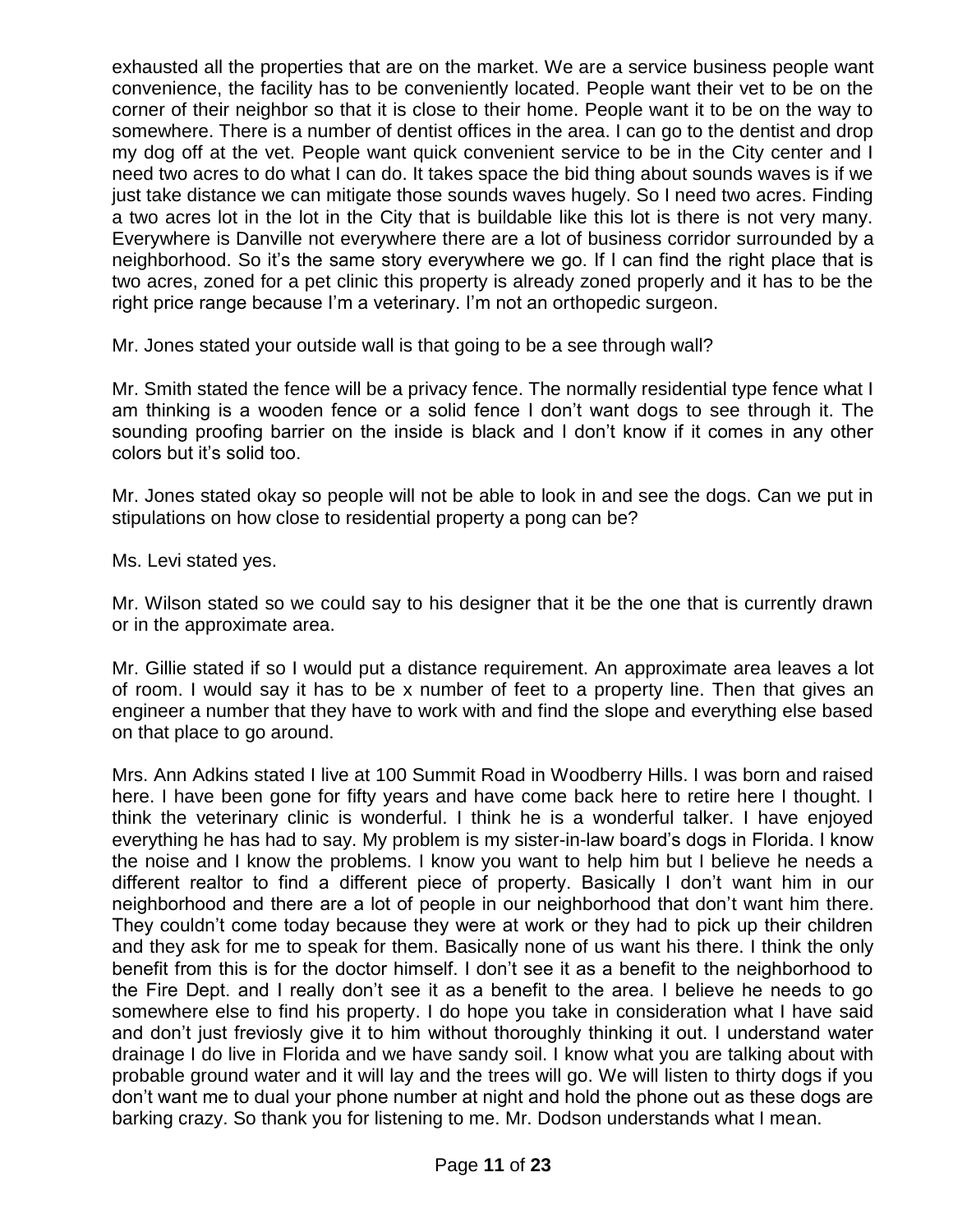Mrs. Melinda McSherry stated I live at 208 Woodberry Avenue. I to and my husband are opposed we have been there for over 40 years now. It is a lovely neighborhood. The one thing that has not been mentioned is the traffic. It is going to increase the traffic on South Woodberry exponential because people are already using that as a short cut to go different areas. I have already had to call the police a few times because tend to like to race up and down that area on Saturday nights. We have a lot of children now and sometimes they are out there riding bikes or on skateboards. My husband and I have said multiple times when we are sitting on out nice quite porch, right now, that someone is going to hit one of these kids. Even the fire truck comes through there and that's fine. But what you said about the drainage usually it drains maybe it will and maybe it won't. Let's face it I'm a nurse standing water draws mosquitos. I don't care if it stands there for three days or it stands there for a month you are going to have mosquitos. But that to me is not the biggest problem the biggest problem to me is Mr. Melton's child. No child should be kept from going in his own backyard because of barking dogs or the sensory overload that an autistic child already deals with every single day or there lives. To me its unconscionable to even think about putting anything that would be that disruptive to that child's life and I don't even know the Melton's that well. I'm just saying that I do know autistic children. What is he supposed to do spend the rest of his life in the house because there is so much barking and noise that it stimulates him to the point that he just can't have a normal life. This isn't right. This has been a residential neighborhood for 50 years. I have no problem with vet clinics we love pets we have got dogs. Actually, Jeff use to be a part of animal medical and he use to take care of our pets. There has to be a better solution for this than backing up against a neighborhood that is especially going to affect children; even if it is just one child. That one child deserves the best he can be given and to have to leave in a neighborhood where he can't even go out into his own backyard is just not right.

Mr. Frank Grogan stated I am the owner of the property, the vacant lot. Just one thought that hasn't come up it is zoned commercial and there are residential properties beside it. It has been like that for many years now. That will not always remain a vacant lot it will be developed into something that is probably commercial. We will run into the same problems with retention ponds, with parking, noise. At least with a veterinary clinic a Special Use Permit is required that assigns some review that Doctor Smith has addressed as far as trying to control some of the concerns that the neighbors have. There are many uses that are commercial that wouldn't require this secondary review. I think those that are nearby need to keep that in mind. That in the future if isn't approved or Mr. Smith decides not to do it something will be there that will possibly require less oversight on the development of it.

Mrs. McMillan stated I'm not sure I made myself clear to Mr. Jones. I'm not saying that objecting to the tennis courts or the schools. I'm saying the children are there playing on the courts and the dogs might have a fence but they can hear. Thirty dogs barking at children could cause some problems. Mr. Wilson I'm not trying to uphold progress I'm all for progress I just don't want that particular thing in my backyard.

Mrs. Evans stated can you hear the children playing on the playground and the playing tennis?

Mrs. McMillan stated sure I do they are right behind my house.

Mrs. Evans stated that doesn't bother you?

Mrs. McMillan stated no.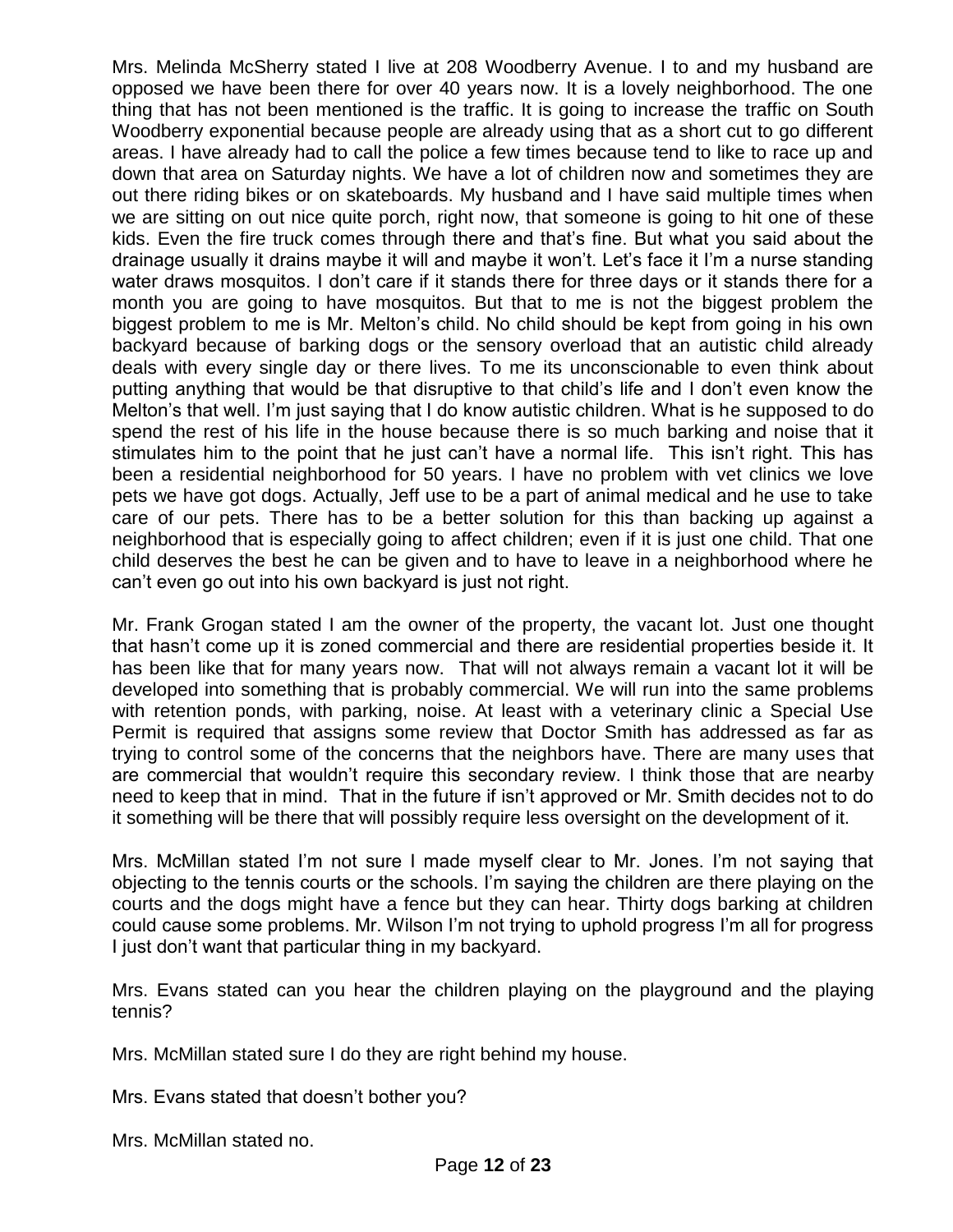Mrs. Evans stated but the barking dogs would bother you?

Mrs. McMillan stated 30 of them at one time would. I mean it's 100 a facility but he says he will only have 100 out at a time. I'm not against Dr. Smith I think he is a nice man and I believe he will have a nice facility I just wish he would find somewhere else to put it and I have made some suggestions.

Mr. Scearce closed the Public Hearing.

Mr. Jones stated what are some possibilities that could go on this lot that wouldn't have to come to us?

Ms. Levi stated other retail uses such as pawn shops, car lots, restaurants any number of things that are allowed. That would need some sort of retention pond or water run off system.

Mr. Gillie stated there are 33 uses.

Ms. Levi stated any number of things because it is zoned highway retail commercial already. We are not changing that; so there are several, 33.

Mr. Garrison stated so a fast food restaurant could go on it?

Mr. Gillie stated yes.

Mrs. Evans stated and a motorcycle facility could go on there.

Mr. Gillie stated yes.

Mrs. Evans stated like sales.

Mr. Gillie stated yes.

Mr. Wilson stated and a garage like car repair?

Mr. Gillie stated yes.

Mr. Wilson stated I would just like to make a personal comment on that. One of the things of the role we play is as citizens who volunteer our time to do this; part of our role is to sort these kinds of things out. We recognize the tension but ultimately we have to decide things that we feel like balances for the general community, the code the rules and all these different things the interest of all the parties involved. We understand the issues and everybody has their best interest in it. But really it's our responsibility to and ultimately City Councils responsibility to sort this out and try to make the best decision for the overall good of the City recognizing the codes. This is probably a great deal of what is in our thinking here. A vet clinic that has a lot of oversight and Special Use Permit and we can guide that. It's very different from things that we couldn't do because they are already within the code designation. That is something that we think about as part of the decision. First I think if we are going to go forward with approving or whatever we decide I think the 30, 50 deal is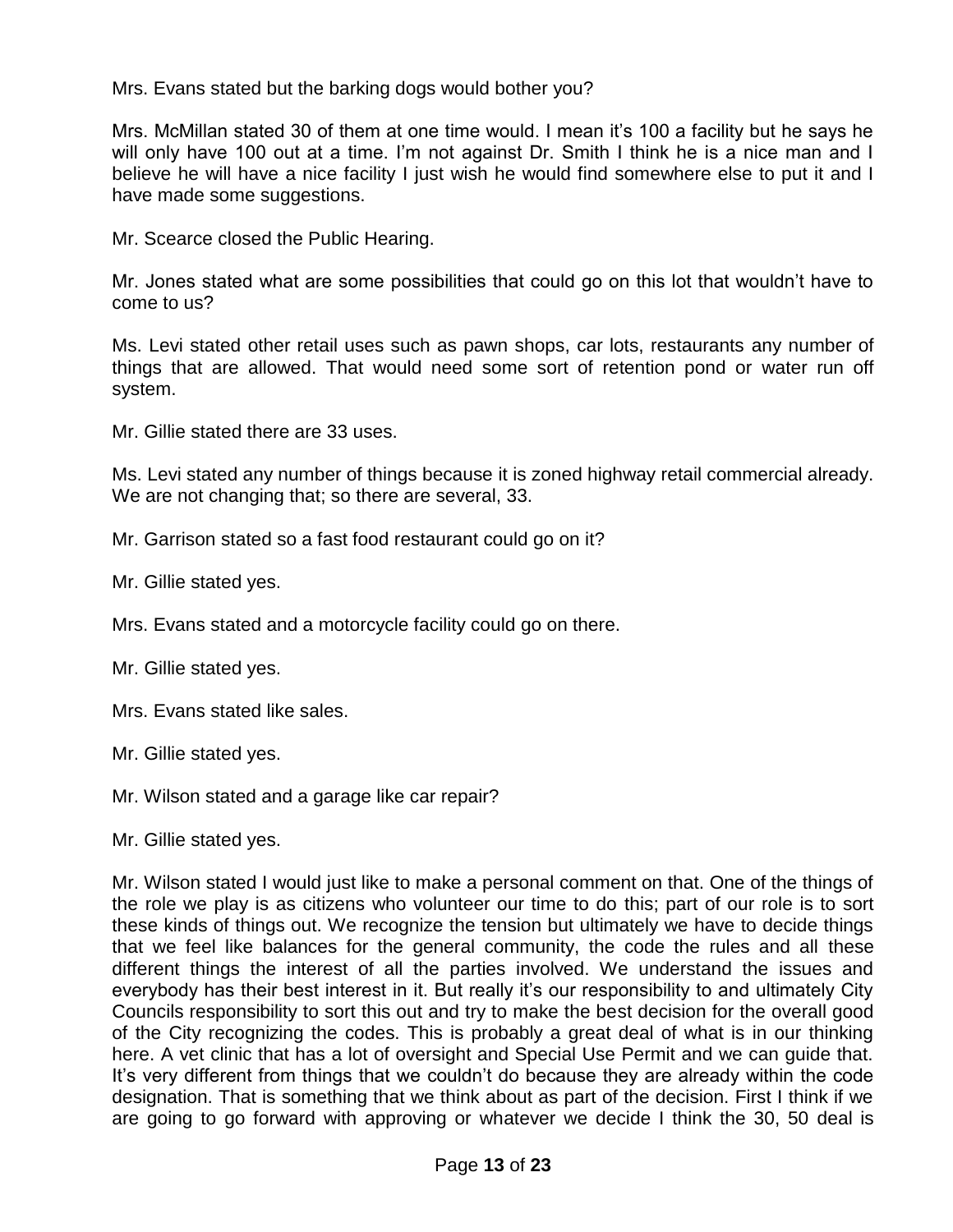something we are going have to think about. Mr. Smith asked for 50 and you all have said 30. How did we think about that?

Ms. Levi stated we spoke to the Director of the Humane Society. We are not animal experts so we spoke with her and that was the recommendation that she gave to have 30 outside at one time.

Mr. Bolton stated how many do you put out at one time at your current location?

Mr. Smith stated we probably only have only 15 or 20 in the yard at the most right now.

Mr. Bolton stated but you see it being a larger?

Mr. Smith stated one think that I would envision is like an indoor den play area for the dogs so that they could go indoors and outdoors at will. I have spent hours watching other dogs daycare centers from the internet feed and watching the behavior of the animals and trying to design this place the way I want it. They spend most of their time on the inside in the air conditioning but they go in and out when they want to. So it doesn't end of being that many outside but I don't want to be tying my hands behind my back you know with a low number like that. I don't know if the Director of the Humane Society came up with some scientific measure of how loud 30 dogs are versus 50 children in the yard. I can picture someone on a pole looking into my backyard counting dogs as they come in and out and calling the police on me and having me come out and count the dogs with them and going back and forth about that. I want to comply and I want to be reasonable but I think 30 could be a little restrictive.

Mr. Wilson stated that's 30 outside.

Mr. Smith stated I think if you have five play lots with different dogs. You can only have 6 per lot.

Ms. Levi stated we can start small go with 30 now and if they are successful in the future they can always come back and we can reevaluate the conditions. If you find it appropriate to increase it later on you can do that.

Mr. Bolton stated this group?

Ms. Levi stated yes they would go through the same process to change their conditions.

Mr. Wilson stated would you be agreeable to that as a stepping stone? We approve 30.

Mr. Smith stated that's fine. That gives you guys control over what goes on here and I'm going to try to get the best job I can. I'm going to invest a million dollars into this business and I want it to be successful. I want to be a positive impact. My business is dependent on me being good to people. I'm going to try my hardest. We can come back and revisit that.

Mr. Bolton stated you didn't have any problems with the Leyland trees that Ann mentioned?

Mr. Smith stated well Ann can consult with my landscaper and pick out the type of trees she likes.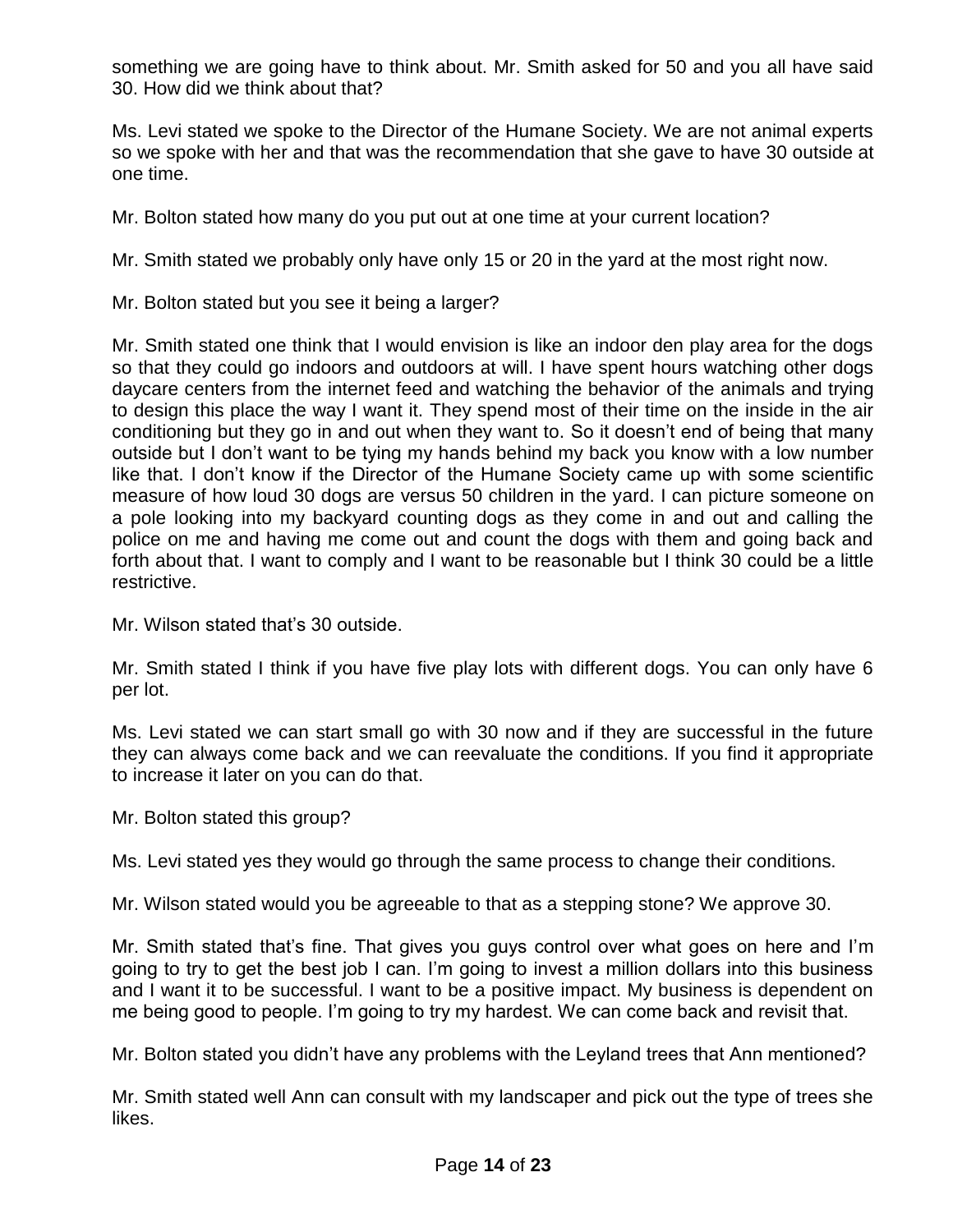Mr. Scearce stated on number three you have got the 10 feet buffer around the perimeter as a requirement with an additional buffer. Are you talking about on the outside of the fence or the inside?

Ms. Levi stated that would be the whole property but on the outside of the fence. Any additional buffer yards would have to meet the density of the 10 foot minimum so that would be on the outside especially the northern side.

Mr. Gillie stated it all depends on where he is going to put the fence. He has the option of putting the fence on the property line and then you wouldn't see the trees or if you put the trees and then the fence on the inside of it. So it's a site specific requirement because you have both options. We still felt that 10 feet of trees around the outside to protect the neighbors and that would act as a sound buffer and then if he puts his fence on the inside. He could do it either way the trees on the outside and the fence on the inside either way the trees are going to act as a buffer to the sound.

Mr. Scearce stated I got you. I see based on where the fence is here the buffer there it's a 30 foot buffer around according to where he has his fence.

Mr. Gillie stated this is not a binding site plan so that's why we put that in.

Mr. Jones stated in your opinion how wide is the back part of his lot? If we put a limit as to where those ponds could be in relation to other people's property we need to know how wide it is.

Mr. Gillie stated can you put a condition? Yes.

Mr. Jones stated well we want to know how wide that is.

Mr. Whitfield stated I think he is asking for a distance.

Mr. Garrison stated It is approximately 220 feet if you look at the scale that is on the site plan drawing.

Mr. Scearce stated the pond on here that says possible pond if you look right above it there is a 30 foot buffer already. So if you came out and say 50 foot from the property line, which would give you 20 more feet.

Mr. Jones stated I would say at least 50 yeah. Also, for Mr. Whitfield I know our recommendation I have been on this Commission a long time can we send this on to City Council without an approval or denial?

Mr. Whitfield stated no you have got to do one thing or another. You have to have a recommendation coming from you.

Mr. Wilson stated you guys basically said that you would recommend that this item be tabled to allow for the property owner and the neighbors to have one additional opportunity to address concerns regarding this project. But your overall is to be supportive of this project. But you were requesting a tabling for more dialogue. Can you give us a reason behind that I'm just be trying to understand.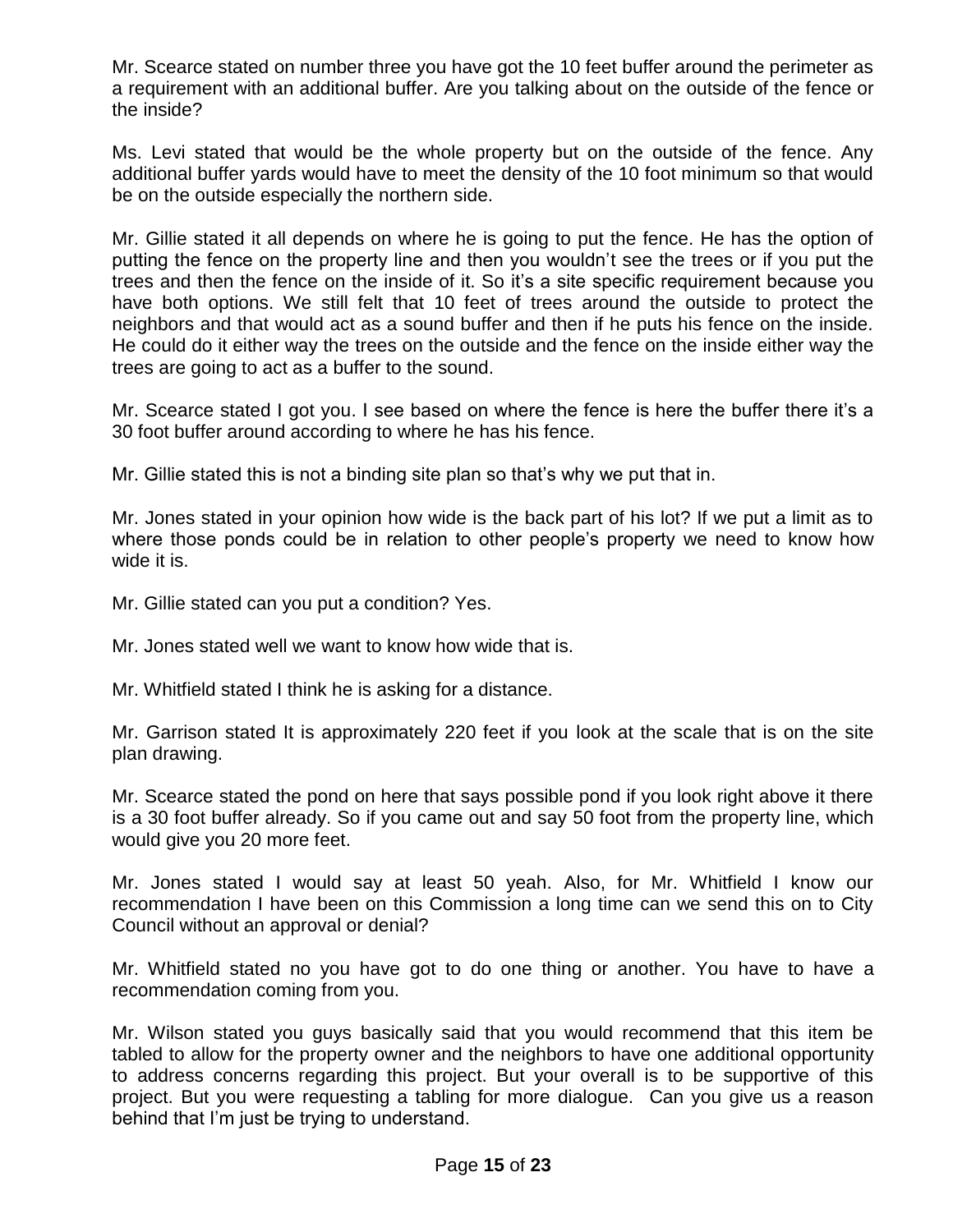Ms. Levi stated from a planning perspective it is a use that is appropriate for the area. We see there are other successful pet clinics close by. So that just leads us to believe that it is an area that another pet clinic would do well. But we did receive some neighborhood feedback that was negative so tabling of this item would give the neighbors another chance to either make their case to Mr. Smith or to him make his case to them. It just gives another opportunity for conversation between Mr. Smith and the neighbors.

Mr. Scearce stated do you feel the same now after we have had this meeting. I don't know that it would produce anything because pretty much they have said what they are going to say and listening to the applicant he feels that he has said all he can say.

Mr. Gillie stated it never hurts to meet one more time but that is up to you.

Mr. Dodson stated it seems to me though that everyone already has their mind made up and if you put this off this people have to take off work again next month. Then they would have to go to City Council again. It's difficult for this people. I have had more phone calls about this than in the last year and half of people opposed to this. Really worried about it upset about it that doesn't want it there. I love animals too I have three cats. I'm not against animals or against the clinic it just that it's so many people opposed to it going there. I just can't see it going where it is.

Mrs. Evans stated on the contrary I have had no phone calls or emails except for what City Planning Department has provided.

Mr. Dodson stated but I have.

Mr. Wilson stated out of 32 notices that were sent in the circle 14 were received and 10 were not opposed a lot of them were businesses but some were residents too.

Mr. Dodson stated but some of them didn't get the letters because they were beyond 300 feet but they are still in the neighborhood. Then 4 were opposed. So I mean it's not like it is just perfectly clear here.

Mr. Garrison stated before we make a motion are there any other things that we want to put on these conditions. We talked about a minimum distance from the property line for the retention ponds. Do we want to add that as one of the restrictions?

Mr. Whitfield stated well if you want it to be enforced you need to add that.

Mr. Scearce stated that's up to us it's up to you guys. If you want to do that it should be part of the motion. You can cite these four and then add the additional. You could even put any retention pond should be at least 50 feet away from the property line.

Mr. Garrison stated looking at the site plan where they are shown is probably 60 or 70 feet from the property line there is a 30 feet buffer and it's on the two sides were the residents are. I don't think the businesses that are on the Southside.

Mr. Scearce stated only the possible extra retention pond starts within the 30 feet so you could push that back another 20 feet.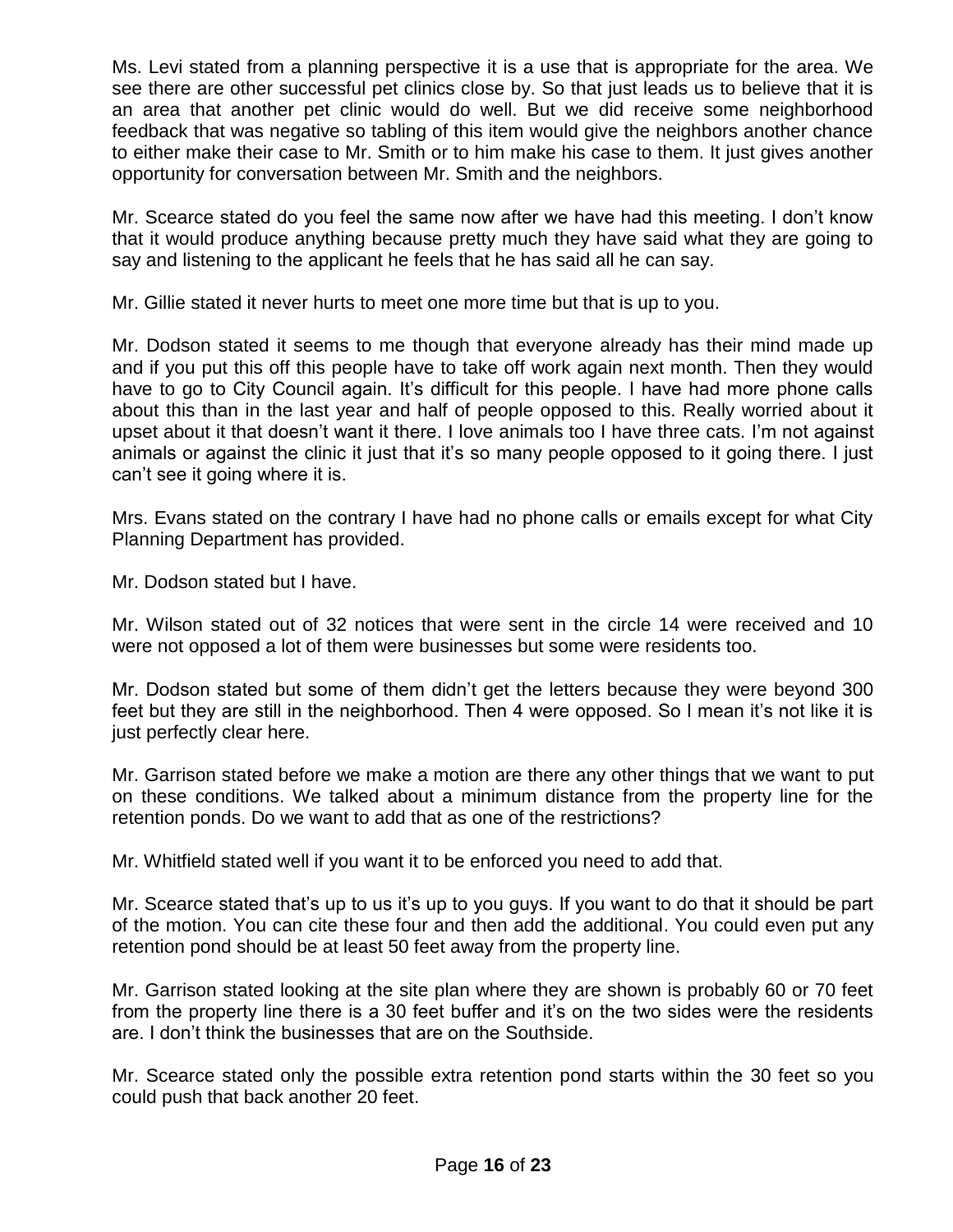Mr. Wilson stated I think if we are going to make a motion that we need to add that. I'm still not really clear on how we feel about the 30 or 50 number of dogs.

Mr. Bolton stated I think one of the concerns of Mr. Melton's when he spoke was how close the retention pond was.

Mr. Wilson stated I'm talking about the number of dogs.

Mr. Scearce stated staff was recommending that we go with 30 and with the understanding that he could come back if he operated his business well and there was no objection there and he could come back and increase that number if he saw that it was needed. That's staffs suggestion. He said he would like to have 50 now because it's really no way to control how many dogs are coming in and out.

Mr. Gillie stated you have done modifications in the past. We have had businesses obtain a Special Use Permit and start off small and then come back at a later point. Thirty was the number that we worked again as she said we talked to the Humane Society director. It seemed like a reasonable number based on the size. That's the way to do it. Know if you feel that that number should be larger again 30 is our number 50 is his number, 40 is the middle. There are ways to do that. The number was what we knew of the existing facility and we knew we had substantial opposition in certain cases from the neighbors we also had substantial support. So we were just trying to balance all of that out.

**Mr. Bolton made a motion to approve** *PLSUP20160000150* **with conditions per staff plus 50 ft. setback require for any retention pond from the property line and with rapid growing trees planted along the Cottonwood and Woodberry sides all the way down. Mrs. Evans seconded the motion. The motion was approved by a 5-2 vote.**

*3. Rezoning application PLRZ20160000149, filed by George Lovelace requesting to rezone from N-C, Neighborhood Retail Commercial to HR-C, Highway Retail Commercial, 1910 N. Main Street, otherwise known as Grid 2814, Block 002, Parcel 000029 of the City of Danville, Virginia Zoning District Map. The applicant is proposing to operate an automobile retail establishment on the site.* 

Ms. Levi read the staff report. 36 notices were sent to surrounding property owners within 300 feet of the subject property. Four responses were not opposed. Four were opposed.

Mr. Scearce opened the Public Hearing.

Present on behalf of this request was George Lovelace, the applicant. I'm asking that the Commission reconsider staff's decision. I went around in the neighborhood and got a petition signed by the neighbors. The regulations say 300 feet on each side of the building I went further than 300 feet asking the residents if this was something that they would want or something they were opposed to. Everyone in the area was excited about the idea of me getting the building and using it for a car lot. It wouldn't create any more traffic than what is already there. I would like to come in fix the building up it needs a good facelift a good building just sitting there going to waste. I would like to have the building to where it would be a plus to the community. I have already went there and cut all the bushes and trees that were there around the building and everything. It's to good of a building to just be sitting there going to waste. People could break in and come into to use for selling drugs or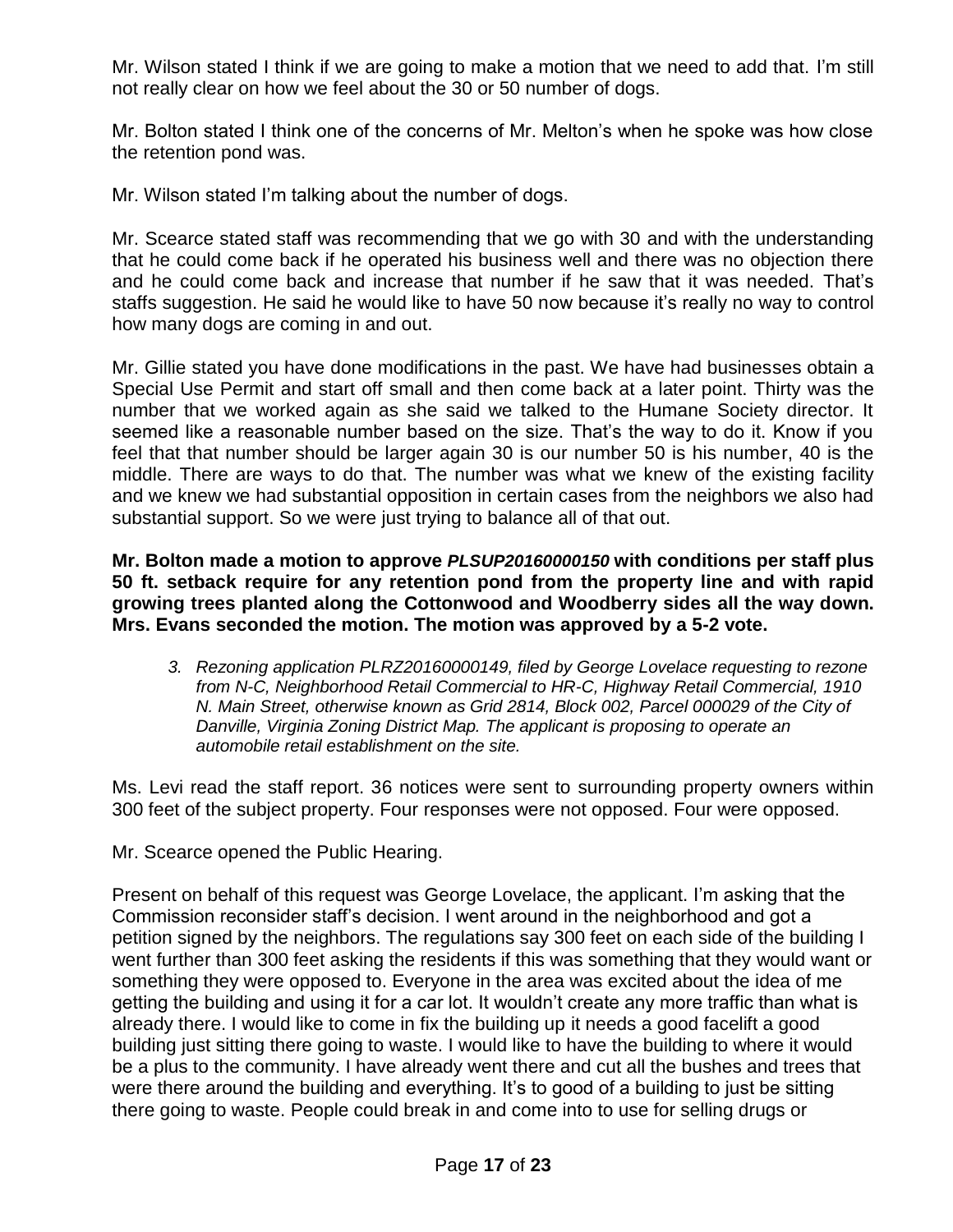anything that is illegal. It's not going to be used to work on cars just to sell cars. I ask that you all would grant me this request. No one in the neighborhood opposed to it.

Mrs. Evans stated I have a question and a statement as well. You understand that the City has said that this is spot zoning which is illegal and they have offered other properties within the City. You didn't like any of those places?

Mr. Lovelace stated you are right they did offer me other places but all the places that we went everyone said no. He showed me a place on Piney Forest and there were going to do something else with it. Then another place that use to be DK computers and we can't find those people. I don't know how to get in touch with them. I have been trying to do this for over a year now. I have been going around to different buildings and he has been helping me. This is my last recourse I went to all the other places and tried to get other places. This is one I found after years of trying.

Mr. Scearce stated have you talk to staff about proffering the other uses that are allowed. Rezoned to highway retail commercial is a wide variety of uses and some would not be suitable for that area. We pretty much can't just give you an open door to rezone it that way. I don't think we feel that way. So have you talk to them about proffering saying that it will only be used for this not this.

Mr. Lovelace stated I don't understand what you are saying.

Mr. Scearce stated I think that's why he wanted to table it.

Mr. Gillie stated to answer that and Mr. Lovelace will attest up until about a minute before the meeting he and I were still talking about other sites that he could go to. But no we haven't sat down and discussed a list of proffers or anything else. That's why staff didn't just recommend straight denial of it. We did recommend denial of this and illegal spot zoning but we think tabling it would allow more time. I'm still trying to work with him to try and find a spot that is already zoned HRC. But we were out of time to generate that. But no we have not.

Mr. Wilson stated the only use you want for this building is to run a car lot?

Mr. Lovelace stated sell cars that is in. I talk to my DMV inspector this morning and he told me if I didn't get anything I'm supposed to call him back this afternoon and let him know what you all say I have to turn my license in.

Mr. Wilson stated your licensing for?

Mr. Lovelace stated my dealership license.

Mr. Garrison stated what did we do on Watson Street? There was a lot there and we did approve for a car lot. Was that a different zoning or did they proffer out so much that we approved it?

Mr. Gillie stated they had a substantial proffer on Watson Street.

Mr. Bolton stated we have done it before if he would just proffer out a lot of things that wouldn't be compatible in that neighborhood.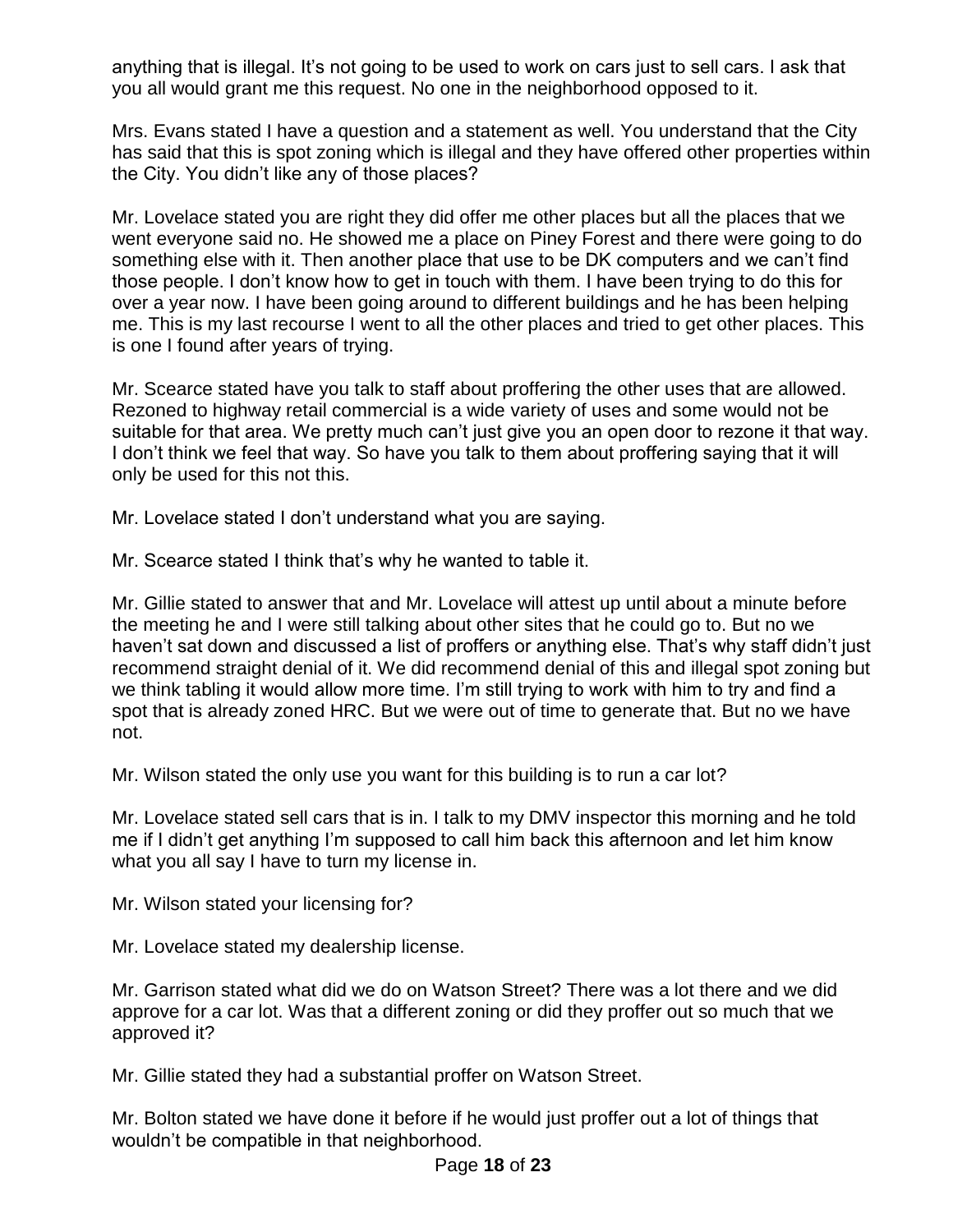Mr. Gillie stated it is a possibility. Again, I have been trying to work with him right up until the beginning of the meeting. We were talking about other sites that might have potential; just because this property is already neighborhood commercial. The Highway retail just opens it up to two many things that we don't see that's possible. We haven't came up with a proffer list yet.

Mr. Wilson stated why Highway Retail?

Mr. Gillie stated automobile sales are only allowed in Highway Retail district or an Industrial district not in a Neighborhood Commercial district.

Mrs. Evans stated so what is Watson Street?

Mr. Gillie stated some of Watson Street is Highway retail some Neighborhood Commercial further up some transitional office I believe. That one in particular as Neighborhood Commercial and they asked for to change it and they came through with a proffer list.

Mr. Wilson stated so really a proffer list would make a big difference?

Mr. Scearce stated I think It would it would limit it to just that one use.

Mr. Whitfield stated he has to make the proffer.

Mr. Scearce stated do you understand what we are talking about?

Mr. Lovelace stated half way.

Mr. Scearce stated if we zone a property straight Highway Retail it has many uses and some that might be allowed the neighborhood and staff may not want. If you are saying I want it Highway Retail Commercial and I will only use it for a car lot and I will proffer out all of the other uses but a car lot that changes the picture.

Mr. Lovelace stated that's all I want to do.

Mr. Wilson stated okay so I'm confused what's the complication that's hasn't been put in writing?

Mr. Gillie stated it hasn't been put in written and we haven't discussed it. We haven't taken out any of the other uses and we have been working on trying to find a spot that me the requirements for it. That we really haven't discussed a lot at this particular site. So if he only wants to do a car lot as this site and he wants to proffer that out again our suggestion wouldn't be to deny it but to table it to come back with a lost and strike through everything except for what is allowed under Neighborhood Commercial with the addition of a car lot if you think a car lot is appropriate. We can take out body shops and some of the other things that could be negative to the neighborhood and then come back to you with that next month. I can talk to his DMV inspector which we talk to right regularly and let him know what the process is and where we are in it. I think the DMV would be willing to work with him. I can't say for sure but I think they would. They have always been pretty kind to us in the past as long as we were working with someone. So if that is an option that Planning Commission wants to consider staff isn't opposed to that.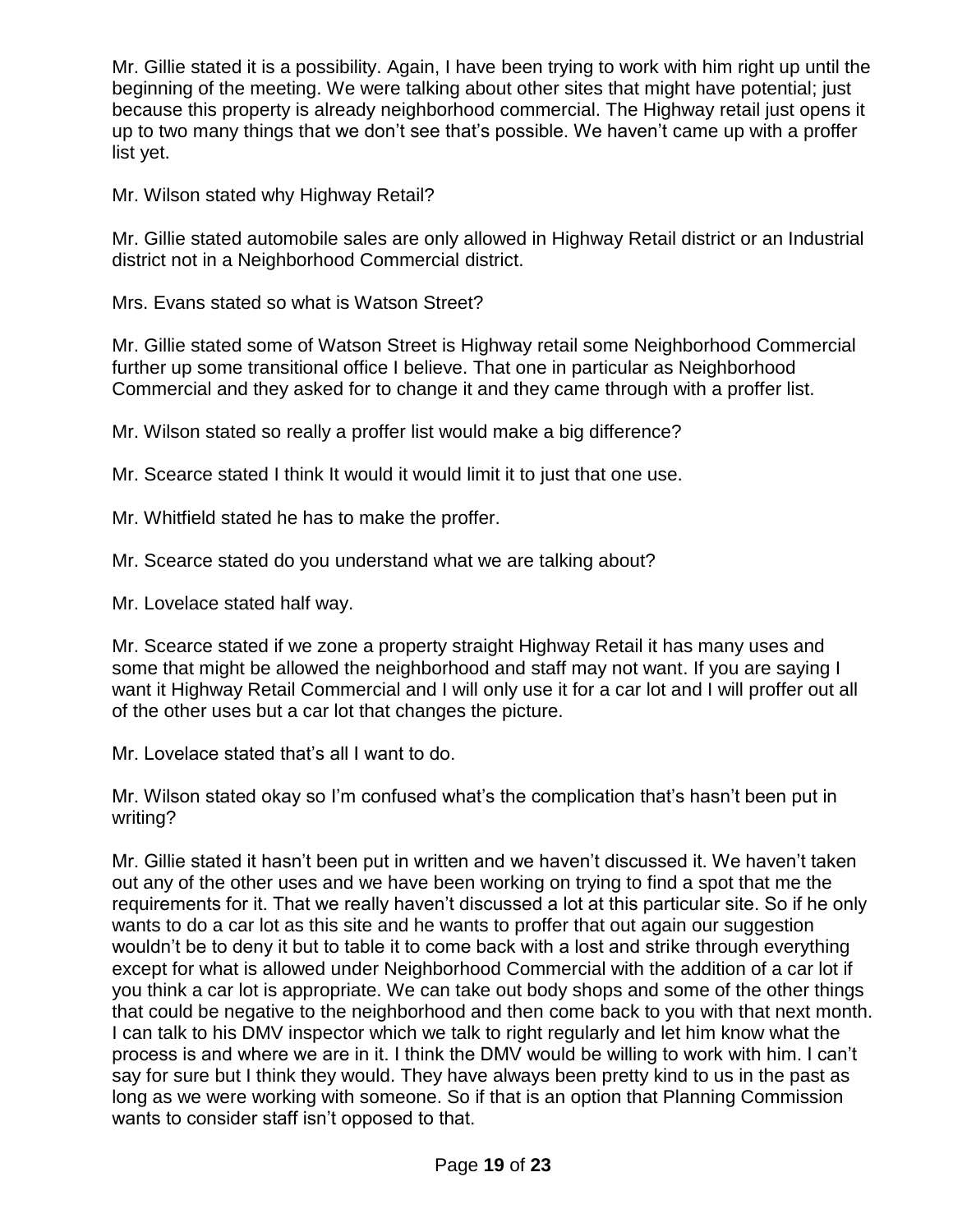Mr. Jones stated Mr. Lovelace do you have any problems with us putting this off for a month and then you come back here with the possibility of getting it your way?

Mr. Lovelace stated my DMV inspector gave me today as my deadline. Like him and I was talking in our meeting when he was trying to help me find a place. He said if I don't get anything approved today I have to surrender my dealer's license.

Mr. Scearce stated you wouldn't get full approval today anyway it has to go before City Council.

Mr. Lovelace stated yeah I explained that to the State Trooper and I told him whether zoning approves it or not it will stand a chance of it get finalized at City Council. If you all say no today he will come down here and pick them up.

Mr. Gillie stated I think I can talk to your DMV inspector for you and try to get them extended.

Mr. Scearce stated we have to go by certain protocol. I guess what we are saying is that we want to table this so. So that we can present it properly next month with everything proffered out with you being in agreement to it and brought back before us and we can possibly approve it at that point. Which is the best thing for you otherwise we just have to turn it down.

Mr. Jones stated we can't stimulate that the only use he could have is a car lot?

Mr. Gillie stated the proffers have to be voluntarily from the applicant.

Mr. Whitfield stated you can dictate on Special Use Permits but not on rezoning's.

Mr. Lovelace stated well could it just be a Special Use Permit to sell cars?

Mr. Gillie stated not under the NC district. That's why we have went the route we have.

Mr. Wilson stated my only concern is that I wouldn't hate for us to table it and he agrees to everything and you get the license put off for a month and we are not prepared to say okay to the spot zoning. I think we need to kind of have our head around the fact that we see this as a solution that will go forward for him. I think that is going to be necessary if you talk to the State Trooper or whoever monitors those things. If we are not going to go that route than I think we need to not put him through that.

Mr. Lovelace stated he can't make that decision on his own he would have to present it to the dealers board in Richmond. In other words the State Trooper is trying to help me by keeping the board after from in it. He said I'm going to allow you this much time and after this you're done for.

Mr. Jones stated Mr. Lovelace I want to commend you for getting to this people and getting there signatures here. So many people say that they can't come to the meeting but you brought their signature here. That was a great idea.

Mr. Lovelace stated I wouldn't want you to bring anything in my neighborhood that I disapproved of. It's out of respect to the neighborhood and the community. Whether you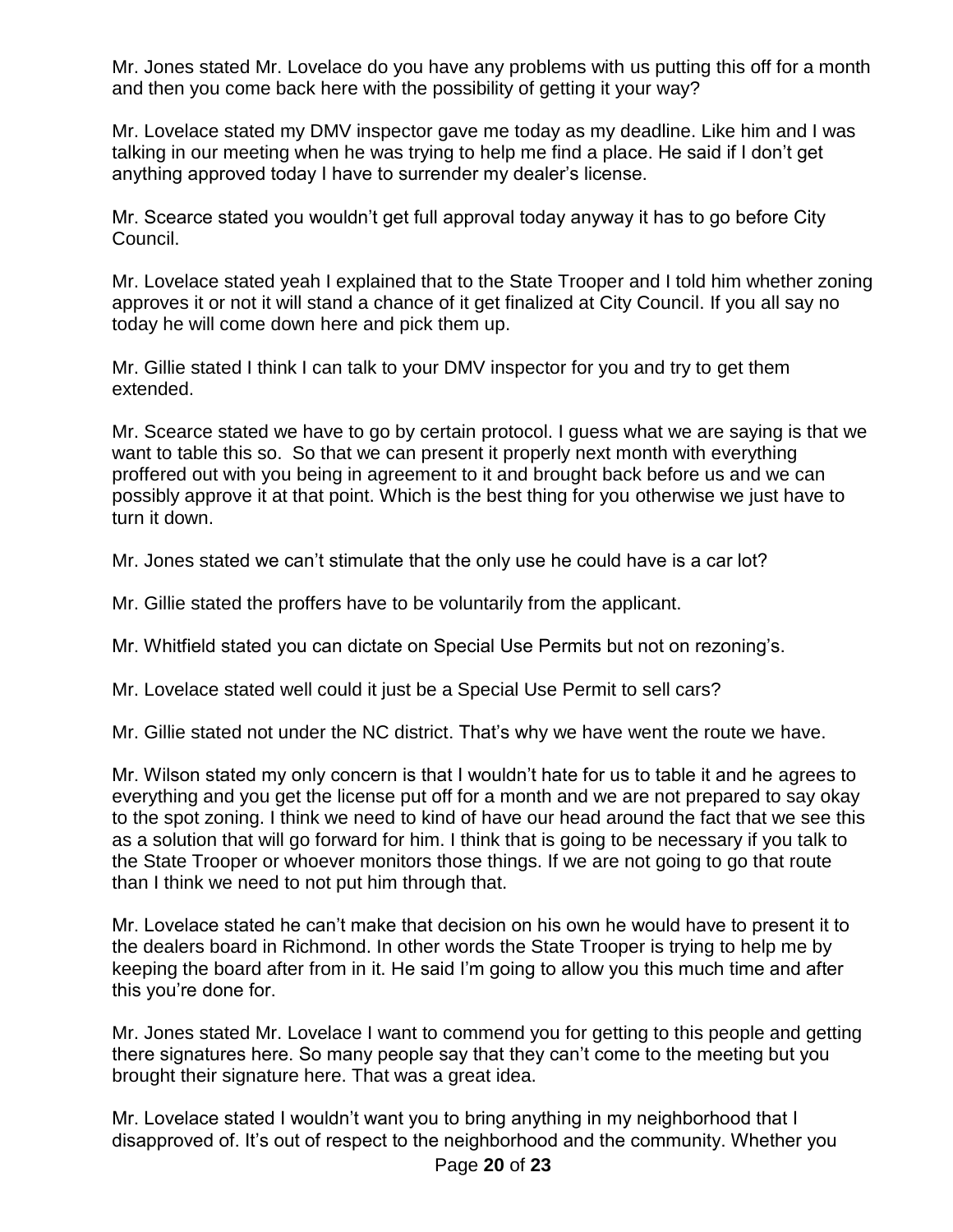want me there or not and the business is as successful as the neighborhood. If you have everyone in the neighborhood against you it's very little you going to do. So that was my motive behind it see what the neighborhood wants. Would they approve and would the support it?

Mr. Scearce closed the Public Hearing.

Mr. Wilson stated my concern was I didn't want to set someone up for a huge disappointment. So if in fact we have to we are okay with what is basically a spot zoning kind of deal and Ken is going to work with the DMV then I think we need to have someone kind of indication that if he goes through all of this and we get that extension that we are going to be helpful. I just don't want him to come back and get voted down because we are hung up on another issue. I'm with Q on this I drove through the area and looked at these addressed clearly the people around are much more open to this.

Mr. Scearce stated I see that if staff won't have a problem if he proffers everything out but the car lot.

Mr. Gillie stated if he proffers everything out but what is permitted under the NC district with the addition of a car lot. Then we wouldn't have an issue with it. The spot zoning in our opinion would be taken care of because it's everything that is NC except one additional use. That doesn't necessary give him all of the special privileges that someone else would have with a straight HRC. We feel that that would be addressed. I just don't have that at this point that's why I couldn't make that recommendation. I will gladly work with him on his DMV board. I have been working with him like I said up until the start of this meeting trying to find other spots. He is more than glad to work with me and I am willing to make that call to DMV. I can't make any promises that DMV board would agree but my 20 some years here I haven't seen them not agree as long as they were working with the local government to continue on. But there is that possibility so I don't want anyone to think just because we say it that it's going to happen. We will do our best on his behalf. He has been great to work with we have worked with him for a number of years. So we think tabling it would probably be the best solution.

Mr. Wilson stated we can't do anything about the DMV.

Mr. Scearce stated our only choice is no or give him an opportunity really that's all I see.

Mr. Garrison stated if he proffers everything out would that then be considered spot zoning?

Mr. Gillie stated in our opinion no because it would still be the NC with one additional use.

Mr. Garrison stated okay.

Mr. Scearce stated it's just the way it has to be categorized to make it work.

Mr. Wilson stated which would really be more agreeable to you guys.

Mr. Gillie stated a lot more agreeable than just going to straight HRC.

# **Mr. Wilson made a motion to postpone PLRZ20160000149 until the next meeting. Mrs. Evans seconded the motion. The motion was approved by a 7-0 vote.**

Page **21** of **23**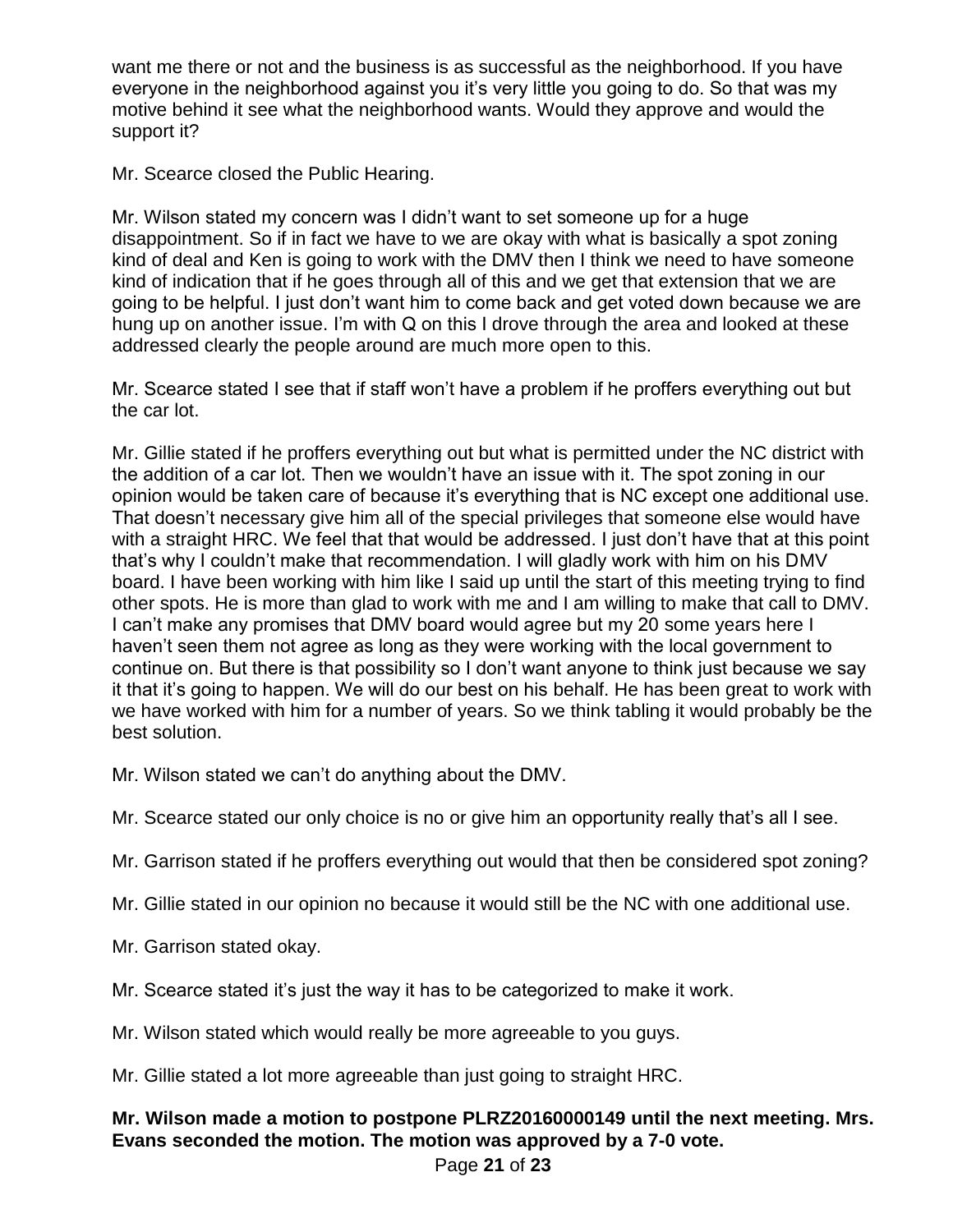- *4. Request to amend Chapter 41 entitled "Zoning Ordinance" of the Code of the City of Danville, Virginia, 1986 as amended, more specifically Article 15: entitled "Definitions", to amend the definition of Duplex; and to amend various sections of Article 10 regarding signage.*
- Mr. Scearce opened the Public Hearing.
- Mr. Scearce closed the Public Hearing.
- Mr. Scearce stated on the duplex who requested this change?

Mr. Gillie stated it wasn't necessarily a request they said that we were interpreting it wrong and we looked at it and though okay maybe we are slightly looking at it wrong. It was working with Gus Dyer that's why we presented the list. I think he is correct in the way we were looking at it left an area up for interpretation. We figure if we rewrite it, it will be much clearer.

Mr. Scearce stated so the letter from Gus Dyer was before the change and this is with him agreeing to it?

Mr. Gillie stated correct. The case that he had on Westover we started talking about it and how we defined it. The way I was looking at it wasn't the way that he thought it read in the code. So we agreed that this would maybe be a better solution for it.

Mr. Scearce stated okay that's fine I understand it better now.

Mr. Gillie stated we try to listen to citizens when they come up with better ideas that what we have.

Mr. Bolton stated I have a question. The last part of the last sentence it says architectural facades or treatment of materials shall be from one unit to another. Just for clarified does that mean if I were to build a duplex that one side would have to be brick and the other side would be vinyl? If I was going to build a duplex I would want the whole thing to be brick or the whole thing to be vinyl not brick and then vinyl. Am I reading that wrong?

Mr. Gillie stated no we should cut that part off.

Mr. Scearce stated I think that's a good point.

Mr. Gillie stated I was thinking more of up and down. With brick vinyl on bottom and brick on top but if you wanted to do the whole building in siding I guess it really wouldn't matter. So I'm not opposed to removing that section.

Mr. Scearce stated do we need to address signage separately?

Mr. Gillie stated our opinion is yes. The signage we are probably going to have to hire a consultation on. The duplex definition we think should be changed as it is. Make those changes as Mr. Bolton suggestion and still forward that one on.